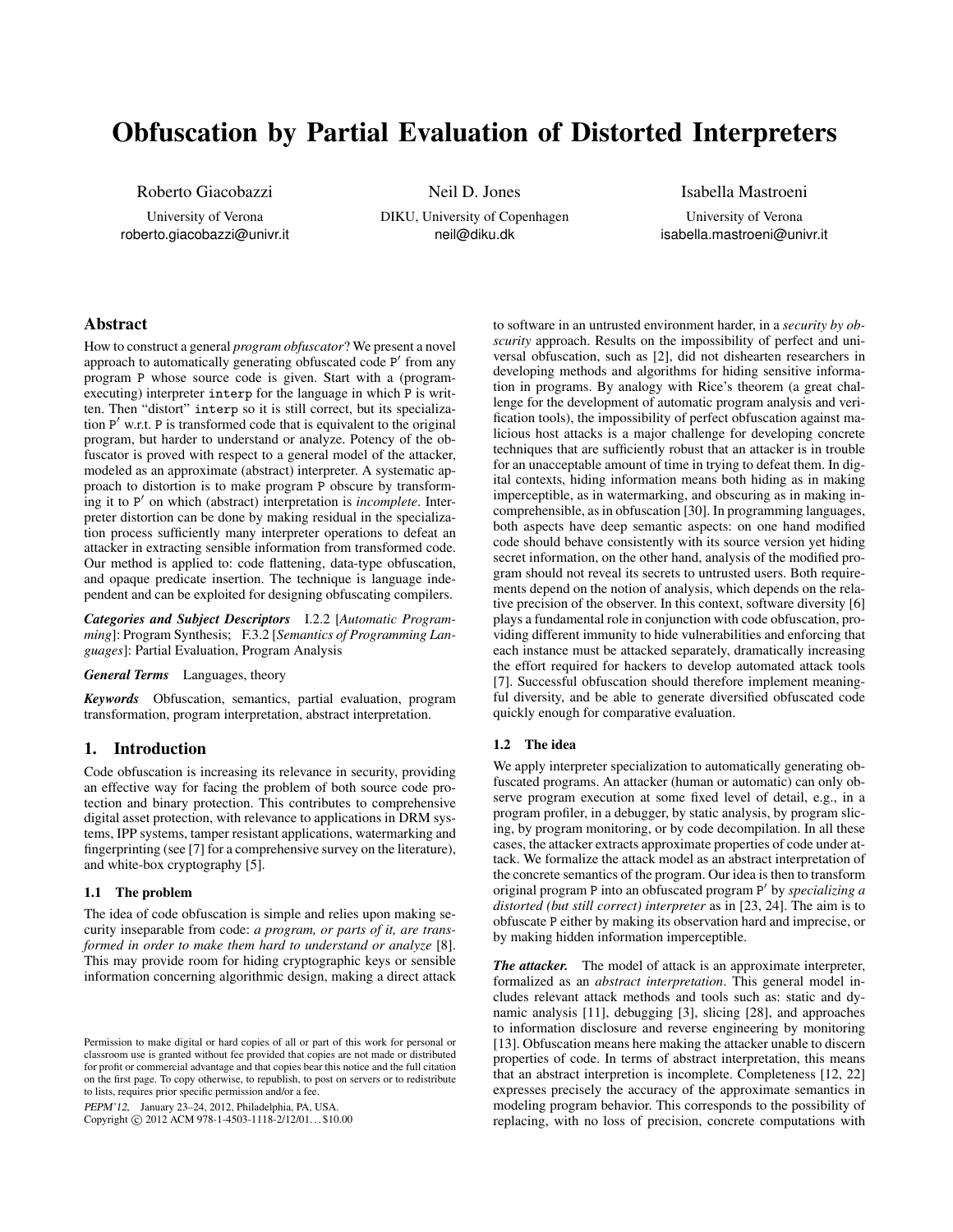approximate ones. The lack of completeness of the attacker corresponds here to its poor understanding of the obscured program's semantics – the key for understanding the meaning of its code.

*The defender.* We make code protection by program transformation. Let P be the simple statement,  $C : x = a * b$ , multiplying a and b, and storing the result in x, as considered in [18]. An automated program *sign* analysis approximating values in the simple domain of signs is clearly able to catch, with no loss of precision, the intended behaviour of C with respect to sign, as the sign abstraction  $\mathcal{O} = \{+, 0, -\},$  is complete for integer multiplication. However, if we obtain obfuscated program P' by replacing C with  $\mathfrak{O}(C)$ :

$$
\begin{matrix} x = 0; \text{ if } b \leq 0 \text{ then } \{a = -a; b = -b\}; \\ \text{while } b \neq 0 \text{ } \{x = a + x; b = b - 1\} \end{matrix}
$$

the sign analysis is now unable to extract any information concerning the computed sign, because the rule of signs is incomplete for integer addition.  $\mathfrak{O}(C)$  is therefore an obfuscation of P for the attack performed by sign analysis.  $\mathfrak{O}(C)$  can be obtained by modifying a self-interpreter interp in order to force abstract interpretation to deal with operations that induce incompleteness in the attacker. Suppose the distorted interpreter  $\text{interper} + \text{recursively im-}$ plements multiplication by a sequence of additions in the obvious way (as above). This yields, by specialization as in [24], a modified program  $P' := \llbracket \text{spec} \rrbracket (\text{interp}^+, P)$  which is precisely  $\mathfrak{O}(C)$ .

## 1.3 Our contribution

Three conflicts make program obfuscation a subtle problem.

- 1. The first concerns a general principle in programming: *good programs are well-structured and have concise invariants*. This is a key to understanding a program, and adapting it to new purposes. Good structure and short invariants are necessity in order to develop, debug and perfect a program P in the first place. However, instead *an obfuscated program should* not *be well-structured and easy to understand*.
- 2. A conflict more specific to our approach concerns performance of the obfuscated program: in [24], Section 6.4, a specializer is called "optimal" with respect to interp if, for all programs P and data d, one has for  $P' = \llbracket \text{spec} \rrbracket (\text{interp}, P)$ :<br>  $time_{\text{rel}}(d) \leq time_{\text{rel}}(d)$ . This asserts that specialization has  $time_{P'}(d) \leq time_{P}(d)$ . This asserts that specialization has *removed all interpretational overhead* from an interpreted execution  $\lceil \text{interp} \rceil(P, d)$ . Typically, optimal specialization yields a P 0 that is equivalent to P up to variable renaming, which is *not acceptable* as an obfuscation.
- 3. In contrast to cryptography, the current state of the art does not provide provably secure obfuscation schemata. This makes essential in any successful code protection strategy the ability to diversify code in conjunction with obfuscation, generating a large amount, at a sufficiently high rate, of different obfuscated versions of the source program. Automated code generation tools typically generate code that can be easily reverse engineered, making the diversification useless and the protection strategy vulnerable.

This paper's main contribution is in providing a comprehensive theory of systematically obscuring program analysis. The main idea is to *re-program* an interpreter interp so its specialization will obfuscate a program relatively to a given attacker. This can be achieved, given an attack specified by an abstract interpretation, by transforming the language structures and operations into new ones that defeat the considered analysis by making it incomplete. This approach to obfuscation resolves both conflicts 1 and 2 above by transforming an arbitrary program P into an equivalent P' in which program structure and invariants are hard to see (in code or in data). In particular, about efficiency, program P' may be

less than "optimal", but it will still be acceptable if  $time_{P'}(d) \le$  $c \cdot time_P(d)$  for a reasonably small constant factor c that may depend on P, but which is independent of input data d. Moreover, by relating obscurity with interpretation, it provides an effective solution for 3, shifting the problem of generating diversified code to the problem of diversifying the interpreter. Standard results in code generation by interpreter specialization are a help in this direction.

All this is achieved by formally specifying both attack and defense strategies as complementary aspects of interpretation: the attack is an abstract interpreter designed for extracting properties of code behavior, while the defense is a program transformation that forces the attacker to follow a distorted interpretation of the transformed code, the one that increases uncertainty by maximizing the loss of precision in the abstract interpretation, thereby making the resulting program obscure.

# 2. Background

# 2.1 Basic notions

If P is a set,  $\varphi(P)$  is the powerset of P.  $f \circ g \stackrel{\text{def}}{=} fg \stackrel{\text{def}}{=} \lambda z. f(g(z)).$  $id \stackrel{\text{def}}{=} \lambda x$ . x. A poset P with ordering relation  $\leq$  is denoted  $\langle P, \leq \rangle$ , while  $\langle P, \leq, \vee, \wedge, \top, \bot \rangle$  denotes a complete lattice P, with ordering  $\le$ , *lub* ∨, *glb* ∧, top and bottom element  $\top$  and  $\bot$  respectively. Often,  $\leq_P$  will be used to denote the underlying ordering of a poset P, and  $\vee_P$ ,  $\wedge_P$ ,  $\top_P$  and  $\bot_P$  denote the basic operations and elements if  $P$  is a complete lattice. Functions on ordered sets  $P_1$  and  $P_2$  are point-wise ordered by  $\sqsubseteq$ , and function  $f : P_1 \longrightarrow P_2$  is additive (continuous) if f preserves *lub*'s of all subsets (chains) of  $P_1$ , empty-set included. Given a function on sets  $f : P_1 \longrightarrow P_2$ , its additive lift is a function  $f : \wp(P_1) \longrightarrow \wp(P_2)$  such that  $f(X) =$  $\{f(x) \mid x \in X\}$ . Additive and co-additive functions f admit respectively right and left adjoints:  $f^+ \stackrel{\text{def}}{=} \lambda x$ .  $\bigvee \{ y \mid f(y) \leq x \}$ and  $f^{-} \stackrel{\text{def}}{=} \lambda x$ .  $\bigwedge \{ y \mid x \le f(y) \}$ . For continuous and additive functions on a complete lattice  $\hat{P}$ , the least fix-point (closure) greater or equal to  $x \in P$  is denoted  $\text{If } p_x f$ .

#### 2.2 Small-step and whole-program semantics

*Small-step semantics:* for abstract interpretation, one needs a fine-grain small-step semantics containing program points or similar syntactic information to which abstract values can be bound. Consider a simple imperative language  $\mathcal{L}$ :

$$
C \quad ::= \quad \mathbf{skip} \mid x := e \mid C_0; C_1 \mid \mathbf{while} \ B \ \mathbf{do} \ C \ \mathbf{endw} \mid
$$
\n
$$
\mathbf{if} \ B \ \mathbf{then} \ C_0 \ \mathbf{else} \ C_1 \ \mathbf{fi} \mid \mathbf{output} \ x \mid \mathbf{input} \ x
$$

A notational convenience: write **case** e **of**  $v_1 : C_1; \ldots; v_n : C_n$ to stand for a chain of if − then − else on mutually exclusive values (the  $v_i$  are the possible values that e can take, and  $C_i$  is the corresponding program fragment to execute). In Table 1 we omit the formal semantics of **input** x which corresponds to a dynamic assignment to  $x$ , and of **output**  $x$  which corresponds to the *visualization* of the output result. We consider a quite standard operational semantics of the language. Let  $\mathbb{P}_{\mathcal{L}}$  be a set of programs in the language  $\mathcal{L}$ ,  $Var(P)$  the set of all the variables in P, and  $\mathbb{P} \mathbb{L}_P$  be a set of program lines of P  $\in \mathbb{P}_\mathcal{L}$  containing a special notation  $\epsilon$  for the empty program line,  $\mathbb {V}$  be the set of values, and  $M \stackrel{\text{def}}{=} \text{Var}(P) \longrightarrow \mathbb{V}$  be a set of possible program memories. When a statement st belongs to a program P we write  $st \in P$ , then we define the auxiliary functions  $S \text{tr}_{\mathbb{P}} : \mathbb{P} \mathbb{L}_{\mathbb{P}} \to \mathbb{P}_{\mathcal{L}}$  be such that  $\text{Stm}_P(l) = c$  if c is the statement in P at program line l (denoted <sup>*l*</sup> $\cdot$ *c*) and Pc<sub>P</sub> = Stm<sub>P</sub><sup>-1</sup> :  $\mathbb{P}_{\mathcal{L}}$  →  $\mathbb{P} \mathbb{L}_P$  with the simple extension to blocks of instructions  $P c_P(st; C) = P c_P(st)$  where  $st \in P$ . Then, let  $\sigma \in \mathbb{M}$ , we define the semantics of  $\mathcal L$  in Table 1, where x are variables, , e are expressions, B are boolean expressions,  $\lbrack \cdot \rbrack$  is the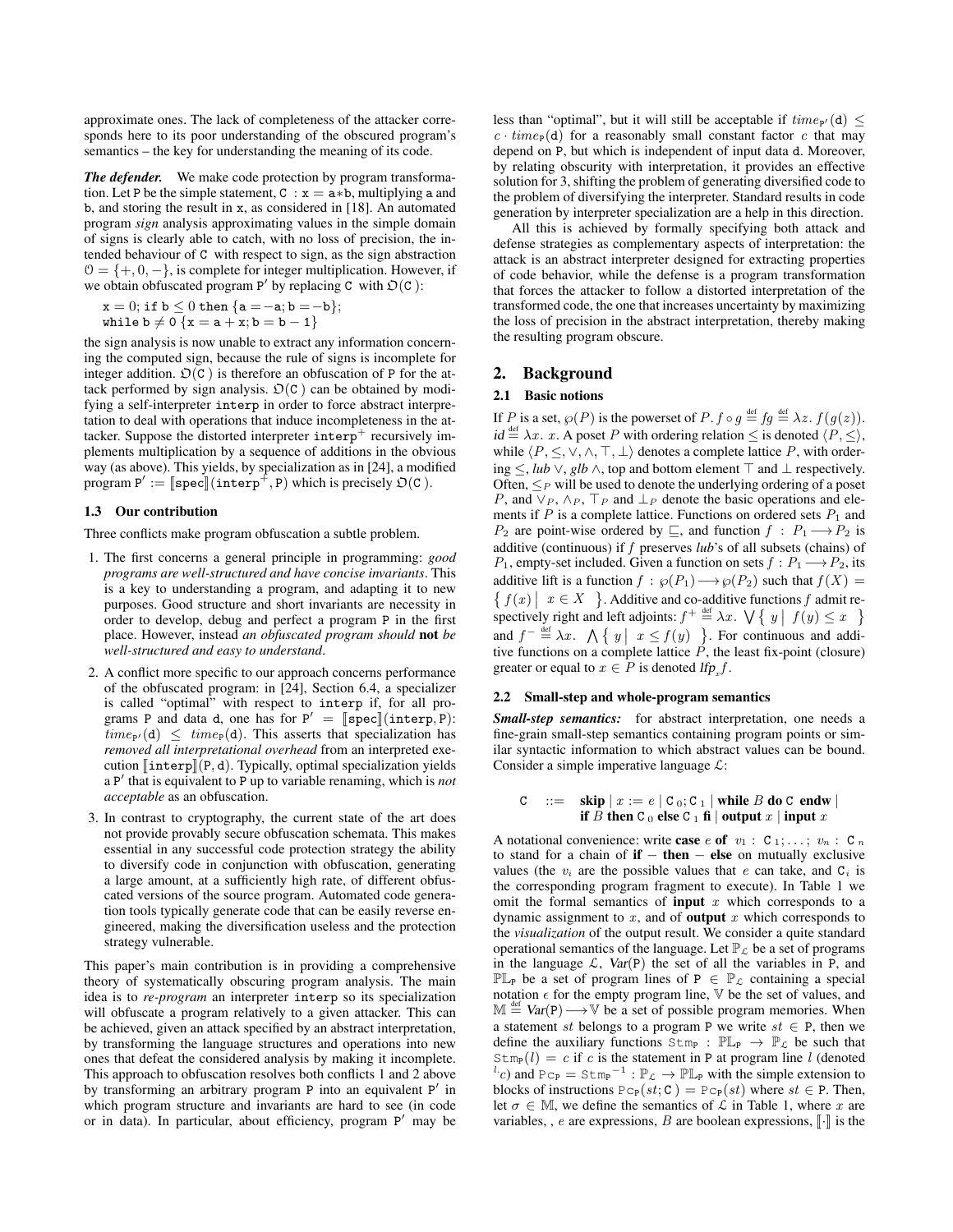| $\langle \sigma, \mathbf{skip} \rangle \Downarrow \langle \sigma, \mathbf{skip} \rangle$ (Fix-point)                                                                        | $  e  (\sigma) = n \in V$                                                                                                    | $\langle \sigma, st \rangle \Downarrow \sigma'$                           |  |  |
|-----------------------------------------------------------------------------------------------------------------------------------------------------------------------------|------------------------------------------------------------------------------------------------------------------------------|---------------------------------------------------------------------------|--|--|
|                                                                                                                                                                             | $\langle \sigma, x := e \rangle \Downarrow \langle \sigma[x \mapsto n], \text{skip} \rangle$                                 | $\langle \sigma, st; C_1 \rangle \Downarrow \langle \sigma', C_1 \rangle$ |  |  |
| $\llbracket B \rrbracket \sigma = \text{true}$                                                                                                                              |                                                                                                                              | $  B  \sigma = false$                                                     |  |  |
| $\langle \sigma, \text{if } B \text{ then } C_0 \text{ else } C_1 \text{ fi} \rangle \Downarrow \langle \sigma, C_0 \rangle$                                                | $\langle \sigma, \text{if } B \text{ then } C_0 \text{ else } C_1 \text{ fi} \rangle \Downarrow \langle \sigma, C_1 \rangle$ |                                                                           |  |  |
| $  B  \sigma = true$                                                                                                                                                        |                                                                                                                              | $\llbracket B \rrbracket \sigma = \text{false}$                           |  |  |
| $\langle \sigma,$ while $B$ do C endw) $\Downarrow$ $\langle \sigma,$ C ; while $B$ do C endw)<br>$\langle \sigma$ , while B do C endw) $\Downarrow \langle \sigma$ , skip) |                                                                                                                              |                                                                           |  |  |

**Table 1.** Small-step operational semantics of  $\mathcal{L}$ 

evaluation of expressions, and where we write  $\langle \sigma, C \rangle \Downarrow \langle \sigma', C' \rangle$  for the execution of C in the memory  $\sigma$ . We can formally characterize the small-step operational semantics of programs. Let  $\mathbb{D} = \mathbb{M} \times \mathbb{P}_{\mathcal{L}}$ be the set of states, containing the actual memory and the code to execute, and  $\langle \sigma, C \rangle \in \mathbb{D}$ .  $f_{\mathcal{L}} : \mathbb{D} \longrightarrow \wp(\mathbb{D})$  is such that:

$$
f_{\mathcal{L}}(\langle \sigma, C \rangle) = \{ \langle \sigma', C' \rangle \mid \langle \sigma, C \rangle \Downarrow \langle \sigma', C' \rangle \}
$$

It is worth noting that for deterministic programs, like  $\mathcal{L}$ , this set contains only one state. We abuse notation by denoting as  $f_{\mathcal{L}}$  also its trivial additive lift on  $\wp(\mathbb{D})$ . We define the small-step program semantics as the fix-point of the transfer function  $f_c$ : let  $S \in \mathcal{S}(\mathbb{D})$  then  $[\mathbb{P}](S) \stackrel{\text{def}}{=} \text{H} \hat{p}_S f_{\mathcal{L}} \in \mathcal{S}(\mathbb{D})$ . In the following, when we consider the semantics of a program P starting from any possible initial memory state of P we simply write  $\llbracket P \rrbracket$  denoting the set  $\left\{ \text{ If } p_{\langle \sigma, \mathbb{P} \rangle} \text{ } f_{\mathcal{L}} \mid \sigma \in \mathbb{M} \right. \left. \right\}.$ 

*Whole-program semantics:* We use notations as in [24] to describe the net effect of program execution, partial evaluation, program running times, etc. Let D be a data set of first-order value, including *any program text* and any pair of values. The *wholeprogram semantic function* of program  $P$  is a partial function  $\llbracket P \rrbracket$  :  $\mathbb{D}\longrightarrow\mathbb{D}\cup\{\perp\}.$  It transforms a program's input values into its final output (if any). If P terminates then  $\llbracket P \rrbracket(d)$  is in  $\mathbb{D}$ , and  $\llbracket P \rrbracket(d) = \perp$ if P fails to terminate on d. Function  $\llbracket P \rrbracket : \mathbb{D} \longrightarrow \mathbb{D} \cup \{\perp\}$  can be obtained from the small-step semantics by fix-point closure.

We also assume given a measure of program run time (this might be proportional to the size of a computation tree deducing  $\llbracket P \rrbracket(d) = e$ . The time taken to compute  $\llbracket P \rrbracket(d)$  is written  $time_P(d) \in \mathbb{N} \cup \{\infty\}$ ; it equals  $\infty$  iff P fails to terminate on d.

### 2.3 Self-interpreters and program specialization

In the following, inputs may be combined in pairs, so  $(d, e)$  is in  $D$ if both d and e are in D. Program interp is a *self-interpreter* if for all programs P and data  $d \in \mathbb{D}$  we have  $\llbracket P \rrbracket(d) = \llbracket \text{interp} \rrbracket(P, d)$ . By = we mean equality of partial values over  $\mathbb{D} \cup {\{\perp\}}$ .

A *partial evaluator* (or *program specializer*) is a program spec such that for every program P with "static" input  $s \in \mathbb{D}$  and "dynamic" input  $d \in \mathbb{D}$ ,  $\llbracket P \rrbracket(\mathbf{s}, d) = \llbracket \llbracket \mathbf{spec} \rrbracket(\mathbf{P}, \mathbf{s}) \rrbracket(d)$ . A specializer executes P in two stages: first, P is specialized to its first input s, yielding a "residual program"  $P_s = \llbracket \text{spec} \rrbracket(P, s)$ . Second, program  $P_s$  is run on P's dynamic input d.

A trivial specializer spec is easy to build by "freezing" the static input s (Kleene's *s-m-n* Theorem of the 1930s did specialization in this way.) The practical goal, however, is that spec should make  $P_s$ *as efficient as possible*, by performing many of P's computations ideally, all of those that depend on s alone. A number of practical program specializers exist. Published partial evaluation systems include *Tempo*, *Ecce*, *Logen*, *Unmix*, *Similix* and *PGG* [10, 25, 26, 32, 33]. We used Unmix in our experiments.

#### 2.4 Program transformation by interpreter specialization

Suppose  $P' := \llbracket \text{spec} \rrbracket (\text{interp}, P)$  is the result of specializing a self-interpreter to program P. It is immediate that  $\llbracket P \rrbracket - \llbracket P' \rrbracket$  by self-interpreter to program P. It is immediate that  $[\![P]\!] = [\![P']\!]$ , by simple equational reasoning; for any  $d \in \mathbb{D}$ , we have simple equational reasoning: for any  $d \in \mathbb{D}$ , we have

|     | $[{\mathbb P}](d) = [interp]({\mathbb P},d)$                                                         | def'n of self-interpreter |
|-----|------------------------------------------------------------------------------------------------------|---------------------------|
| $=$ | $\llbracket \llbracket \textsf{spec} \rrbracket (\textsf{interp},\textsf{P}) \rrbracket(\textsf{d})$ | definition of specializer |
|     | $=$ $[ P' ] (d)$                                                                                     | definition of $P'$        |
|     |                                                                                                      |                           |

Therefore function  $\lambda P$ . [spec] (interp, P) is a semantics-preserving program transformer [23]. However, even though P and P' are *semantically* equivalent, they may be *syntactically* quite different (far more different than just by renaming). Examples in [23] show why

1. program P' inherits the *programming style* of interp; but

2. program P' inherits the *algorithm* of program P;.

The reason for Point 1 is that program  $P'$  is specialized code taken from the interpreter interp:  $P'$  consists of the operations of interp that depend on its dynamic input d (and not only on P, else they would have been "specialized away"). A *general-purpose program transformer* can thus be built by programming self-interpreter interp in a style appropriate to the desired transformation.

The reason for Point 2 is that even though program  $P'$  may be a disguised form of P, a correct interpreter interp must faithfully execute the operations that P specifies. In usual practice, the specialized program P <sup>0</sup> will perform *the same computations in the same order* as those performed by P. One does not expect an interpreter to devise new computational approaches.

# 3. A top-down view of program obfuscation

The point of program obfuscation is to transform a program P, or parts of a program, into a new program P' that is computationally equivalent, but such that P' is hard to adapt or analyze. Criteria for good obfuscation are:

- 1. *(Semantics) Preservation*:  $[\mathbb{P}'] = [\mathbb{P}]$  is necessary.
- 2. Automation: P' is obtained from P without hand work.
- 3. Potency: P is hard to obtain from P'. The goal is that, even though P' can be executed, it should be hard to adapt, exploit, or analyze by automatic and manual methods.
- 4. *Efficiency*: program P' should not be too much slower or larger than P. It is acceptable, however, for interp to be slow, as long as P' is satisfactorily efficient and hard to understand.

To satisfy these criteria, we design interp so that in general P' will be harder to abstractly interpret than P is; and P' will be satisfactorily efficient. We prove that many useful program obfuscations can be obtained by interpreter specialization, achieving (1) and (2) straight from correctness of the self-interpreter and the specializer.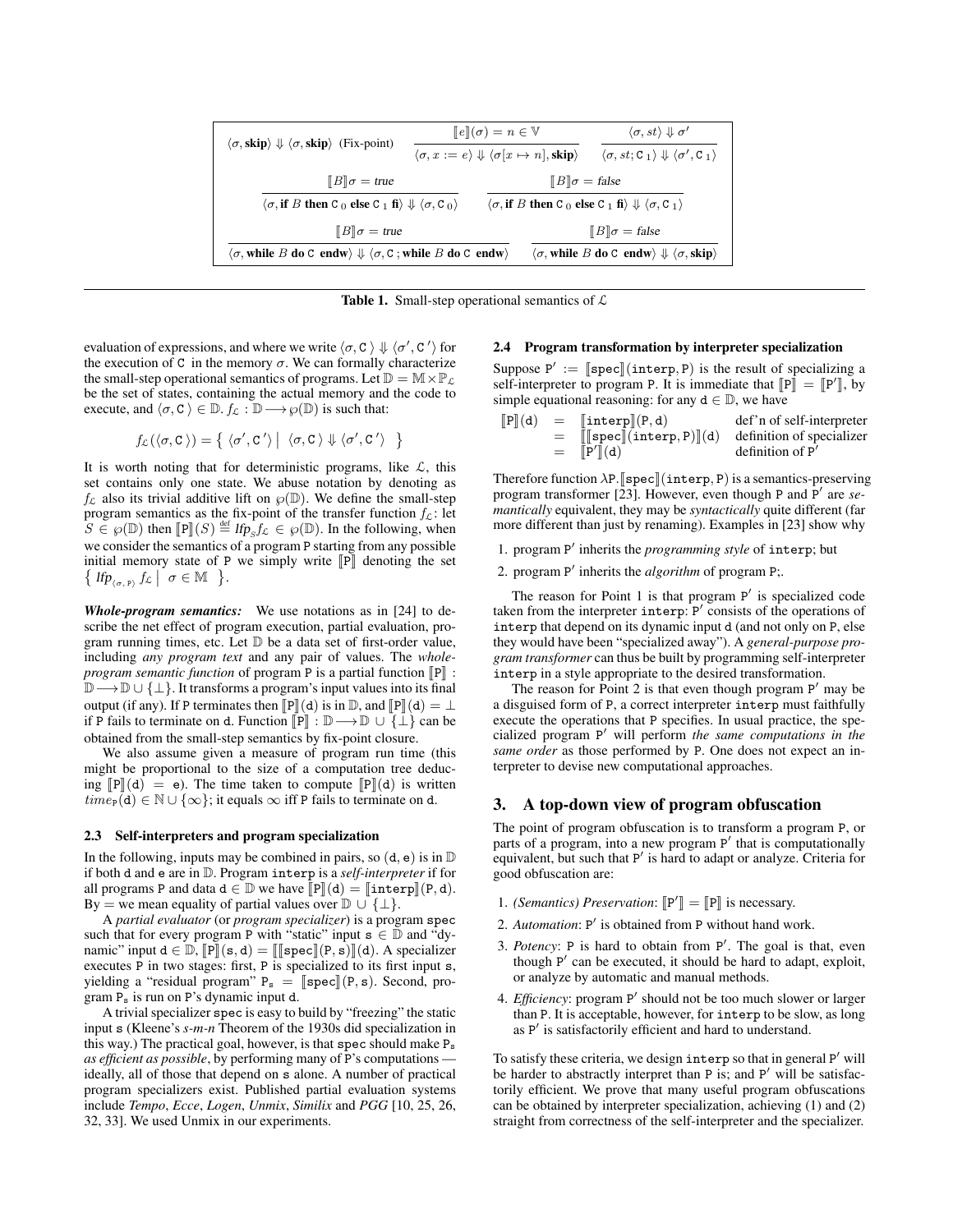We exemplify this in the case of *code flattening*. The idea is simple: in conventional program analysis, without knowledge of the branch targets and the execution order of the code blocks, every block is potentially the immediate predecessor of every other block, making the overall control-flow obscure. Code flattening is the basic principle behind relevant obfuscation strategies, most devoted to make hard the reverse engineering of flattening, such as obfuscation by unintelligible (NP-hard) dispatcher design in [4] and obfuscation of the dispatcher by enlarging its search space with spurious aliases in [34]. We begin with simple self-interpreter interp, and then modify interp into an equivalent interp<sup>flat</sup> whose specialization will, for any P, yield  $P' := \llbracket \text{spec} \rrbracket (\text{interp}^{\text{flat}}, P)$ <br>with non-evident (hidden) control flow. The general idea is to rewith non-evident (hidden) control flow. The general idea is to *reprogram* interp so its specialization will "scramble" or "distort" the control-flow and/or data-flow of its input program P, without changing its whole-program semantics.

EXAMPLE 3.1. Flattening: *consider the program* P *on the left. A flattened equivalent program (on the right) has an explicit program counter* pc *and only one loop, regardless of* P*.*

```
<sup>1</sup>·input x;
2 \cdot y := 2;^3 while x>0 do
       4 \cdot y := y + 2;5 \cdot x := x - 1endw
6.output y;
7 \cdotend
                            <sup>1</sup> input x; <sup>2</sup> pc := 2;
                            <sup>3.</sup> while pc < 6 do
                                    4 case pc of
                                          2: \frac{5}{9}y := 2; \frac{6}{9}pc := 3;3: \, 7 \text{ if } x > 0 \text{ then } ^8 \text{ } pc := 4 \text{ else } ^{9} \text{ } pc := 6 \text{ fi};4: \, {}^{10.}y := y + 2; \, {}^{11.}pc := 5;5: \frac{12}{x} := x - 1; \frac{13}{x} = 3;endw
                            ^{14}\cdot output y15 \cdotend
```
*Experimental context:* We did the following and other experiments using the Unmix specializer (suitable since its input language SCHEME is good for program representations). Both interp and spec are general SCHEME programs. However, their input and output P and P' are tail-recursive programs, in a SCHEME subset isomorphic to the imperative language  $\mathcal L$  from Section 2.2.

*Structure of the simple self-interpreter.* interp is a SCHEME implementation of the following. Assume input program P has variables in, out,  $x_1, \ldots, x_n$ . The overall structure of the interpreter is traditional, with a "dispatch on syntax" loop: find the form of the current P instruction at pc (program counter), and then execute it. The memory of program P is held in interp variable *store*.

```
input P, d; Program to be interpreted, and its data
pc := 2; store := [in \mapsto d, out \mapsto 0, x_1 \mapsto 0, \ldots];while pc < length(P) do
     instruction := lookup(P, pc); Find the pc-th instruction case instruction of Dispatch on syntax
     case instruction of
     skip : pc := pc + 1;x := e: store := store[x \mapsto eval(e, store)]; pc := pc + 1;
     . . . endw ;
output store[out];<br>eval(e, store) = case eof
                                       Function to evaluate expressions
     constant : \boldsymbol{e}variable : store(e)e1 + e2: eval(e1, store) + eval(e2, store)e1 - e2: eval(e1, store) - eval(e2, store)e1 * e2 : eval(e1, store) * eval(e2, store). . .
end
```
*Specialization of the simple self-interpreter:* This gives a residual (specialized) program  $P' = \llbracket \text{spec} \rrbracket (\text{interp}, P)$  that is essentially identical to P (up to variable renaming) as follows: tially identical to P (up to variable renaming), as follows:

 $\bullet$  interp variable P is classified as "static", and variable  $d$  is classified as "dynamic".

- $\bullet$  interp variables  $e$ ,  $pc$  and instruction are classified as "static", since given any P they can only assume finitely many values.
- interp function eval is completely unfolded and so does not appear in  $P'$ , since all recursive calls decrease the static value  $e$ .
- The simple self-interpreter's while loop is completely unfolded by Unmix, so the only remaining control transfers correspond to those present in program P.
- interp variable store is a function with static domain but dynamic range. Unmix does "arity raising", splitting store into one residual program variable for each of P's variables.

*Specialization of the "flattening" interpreter:* A small change to interp gives the residual program  $P' = \llbracket \text{spec} \rrbracket (\text{interp}^{\text{flat}}, P)$ <br>as in Example 3.1. The essential trick here is to recode interpsion as in Example 3.1. The essential trick here is to recode interp so that the specializer will classify variable pc as  $d$ ynamic.<sup>1</sup> Since pc is dynamic, the while loop in interp<sup>flat</sup> will no longer be unfolded by Unmix, and so comes to appear in the specialized program P'. This accounts for the form of  $\overline{P}^7$  in Example 3.1. The transformation  $P \mapsto P' = \llbracket \text{spec} \rrbracket (\text{interp}^{\text{flat}}, P)$  will flatten *any*  $\mathcal L$  program; i.e., it is in no way specific to this example input program P it is in no way specific to this example input program P.

# 4. The potency of obfuscation

The design of potent obfuscations requires a precise model of attacker. We consider the potency of a program-transforming obfuscation to be its ability to make imprecise an approximate semantics, viz. an abstract interpreter, following the idea introduced in [18].

## 4.1 Abstract interpretation

For simplicity we consider Galois connection based abstract interpretations [11, 12]. An abstraction on a domain D, partially ordered by  $\leq_D$ , is any function  $\rho: D \longrightarrow D$  such that  $x \leq_D \rho(x)$ , meaning that  $\rho(x)$  contains less information than x,  $\rho$  is monotone, meaning that it respects the relative precision of objects, and  $\rho(\rho(x)) =$  $\rho(x)$  meaning that the loss of information made by abstraction is performed *all-at-once*. Abstractions and abstract domains can in this way be isomorphically represented as *upper closure operators* on a concrete domain D, i.e., elements in  $uco(D)$  [12]. Closure operators in  $uco(D)$  are uniquely determined by the set of their fixpoints  $\rho(D)$ .  $X \subseteq C$  is the set of fix-points of  $\rho \in uco(D)$  iff X is a *Moore-family* of D, i.e.,  $X = \mathcal{M}(X) \stackrel{\text{def}}{=} {\{ \land S \mid S \subseteq X \}}$ ,  $\wedge \varnothing = \top \in \mathcal{M}(X)$ . If D is a complete lattice then  $\langle u\text{co}(D), \sqsubseteq \rangle$ is also a complete lattice  $\langle u\text{co}(D), \sqsubseteq, \sqcup, \sqcap, \lambda x. \top, id \rangle$ , where for any  $\rho, \eta \in uco(D), \{\rho_i\}_{i \in I} \subseteq uco(D)$  and  $x \in D$ :  $\rho \sqsubseteq \eta$  iff  $\eta(D) \subseteq \rho(D)$ ;  $(\bigcap_{i \in I} \rho_i)(x) = \bigcap_{i \in I} \rho_i(x)$ ; and  $(\bigcup_{i \in I} \rho_i)(x) =$  $x \Leftrightarrow \forall i \in I$ .  $\rho_i(x) = x$ . In the following we will find convenient to identify closure operators  $\rho$  equivalently either as functions (abstractions) or as sets  $\rho(D)$  (abstract domains).

*Soundness.* Soundness means that abstract computation includes all possible concrete computations: the semantic approximation is from above [12]. Let  $\hat{f}: D \xrightarrow{c} D$  be a continuous predicate transformer (also called *transfer function*),  $\rho, \eta \in uco(D)$ , and  $f^{\sharp}: \eta(D) \longrightarrow \rho(D)$ . Then  $f^{\sharp}$  is a sound abstraction of f from  $\eta$  to  $\rho$  if  $\rho \circ f \leq f^{\sharp} \circ \eta$ . The *best correct approximation* of f is  $f^{bca} \stackrel{\text{def}}{=} \rho \circ f \circ \eta$ . It is known [12] that  $f^{\sharp}$  is sound iff  $f^{bca} \sqsubseteq f^{\sharp}$ ; implying  $\rho(Ifp(f)) \leq Ifp(f^{bca}) \leq Ifp(f^{\sharp}).$  Suppose  $[\![P]\!]$  is speci-<br>fied as fix point of (a combination of) predicate transformers  $F \rightarrow$ fied as fix-point of (a combination of) predicate-transformers  $F_P$ :  $D \longrightarrow D$ , and  $\rho, \eta \in uco(D)$ . Define  $[\![\mathbb{P}]\!]^{(\rho, \eta)}$  to be the abstract

<sup>&</sup>lt;sup>1</sup> Technically,  $pc$  is made dynamic using the Unmix generalize annotation. Some modest reprogramming is also needed: interp is extended to have both dynamic and static copies of pc, so specialization will generate P' code such as **case** . . .  $pc = 5$ :  $x := x - 1$ ;  $pc := 3$  in Example 3.1.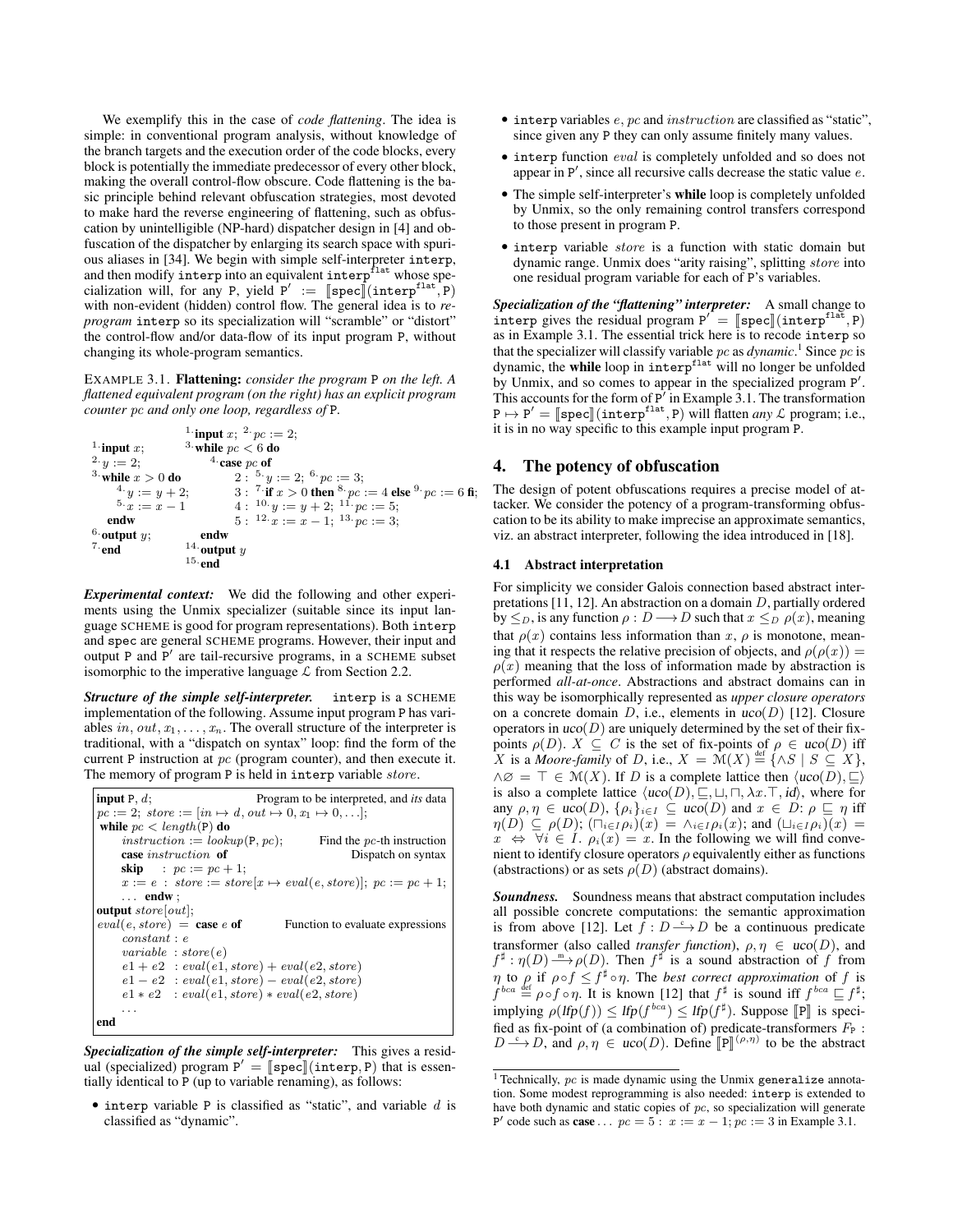semantics associated with  $F_P^{bca}$ , so  $[\![\mathbf{P}]\!]^{(\rho,\eta)}$  is the *best correct ab-*<br>*street interpretation of B in a gud n*. In this case soundness means *stract interpretation of*  $P$  *in*  $\rho$  *and*  $\eta$ . In this case soundness means  $\rho([\mathbb{P}]) \leq [\mathbb{P}]^{(\rho,\eta)}.$ 

*Completeness.* Completeness means that no loss of precision is added by computing with approximate objects [12, 22], namely  $\rho([\mathbb{P}]) = [\mathbb{P}]^{(\rho,\eta)}$ . Following [21] we distinguish between *back-*<br>ward (*B*) and forward (*R*) completeness. Backward complete. *ward* ( $\mathscr{B}$ ) and *forward* ( $\mathscr{F}$ ) completeness. Backward completeness holds when  $\rho \circ f = f^{\sharp} \circ \eta$ , meaning that no loss of precision is accumulated by approximating the input arguments of a concrete transfer function. Forward completeness holds when  $f \circ \eta = \rho \circ f^{\sharp}$ , meaning that no loss of precision is accumulated by approximating the result of computations on abstract objects. The key point in this construction is that there exists an either  $\mathscr B$  or  $\mathscr F$ -complete abstract function  $f^{\sharp}$  for  $\rho, \eta \in uco(C)$  iff the best correct approximation  $\rho \circ f \circ \eta$  of f is respectively either  $\mathcal B$  or  $\mathcal F$ -complete, i.e.,  $\rho \circ f = \rho \circ f \circ \eta$  or  $f \circ \eta = \rho \circ f \circ \eta$  [22]. This means that both  $\mathscr F$  and  $\mathscr B$  completeness are properties of the abstraction in relation with concrete predicate transformers. It is known [22] that, if  $f$  is additive:  $\rho \circ f = \rho \circ f \circ \eta$  if and only if  $f^+ \circ \rho = \eta \circ f^+ \circ \rho$ .

*Program properties.* It is known that any abstraction on a concrete domain D, i.e., a pair of closures  $\rho, \eta \in uco(D)$ , induces a corresponding partition on programs in  $\mathbb{P}_{\mathcal{L}}$ :

$$
\mathbf{P} \equiv_{\rho,\eta} \mathbf{Q} \iff \llbracket \mathbf{P} \rrbracket^{(\rho,\eta)} = \llbracket \mathbf{Q} \rrbracket^{(\rho,\eta)}
$$

It is clear (e.g., see [12]) that the equivalence induced by the concrete semantics is a refinement of any partition induced by a sound abstract interpretation and that, by refining abstractions, e.g., by completeness [22], we obtain refined partitions of programs. In the following we identify the closures  $\rho$  and  $\eta$  with the property on programs corresponding to the above partition, and call  $\rho$  and  $\eta$ respectively output and input program properties.

### 4.2 Example: attack model foiled by Flattening

In this section, we show that the control flow flattening-based obfuscation can be modeled as a problem of making incomplete an abstract interpreter. The attacker is an abstract interpreter extracting the control flow graph, which is obtained by considering two abstraction steps: in input we lose the control flow when the program counter is dynamic, namely when it is controlled in the program itself, in output we lose the memory and the history of computations (traversed branches).

*Graph semantics.* Consider the set of graphs defined as follows:  $G = \langle Nodes(G), Arcs(G) \rangle \in \mathbb{G}$ , where  $Nodes(G) \subseteq \mathbb{PL}_P$  and  $Arcs(G) \subseteq \mathbb{PL}_P \times \mathbb{PL}_P$ . In order to characterize the history of computation, we define the function determining the sequence of program lines executed:  $Next_P : M \times PL_P \rightarrow PL_P$ .

Next<sub>P</sub>(
$$
\sigma
$$
,  $l$ ) =  $l'$  iff  
\n
$$
f_{\mathcal{L}}(\langle \sigma, \text{Stm}_{P}(l) \rangle) = \langle \sigma', C \rangle \land \text{PC}_{P}(C) = l'
$$

Let us define the auxiliary function:  $\text{Next}^{\sharp}_{P} : \mathbb{PL}_{P} \to \wp(\mathbb{PL}_{P})$ :

$$
\text{Next}_{\mathsf{P}}^{\sharp}(l) = \left\{\begin{array}{l}\{\texttt{Pcp}(\mathsf{C}),l+|\mathsf{C}|+1\}\\ \text{if } \texttt{Stmp}(l) = \text{while }B\text{ do }\mathsf{C}\text{ endw} \\ \{\texttt{Pcp}(\mathsf{C}_1),\texttt{Pcp}(\mathsf{C}_2)\} \\ \text{if } \texttt{Stmp}(l) = \text{if }B\text{ then }\mathsf{C}_1\text{ else }\mathsf{C}_2\text{ fi} \\ \{\texttt{Next}_{\mathsf{P}}(l,\sigma)\big|\ \sigma\in\mathbb{M}\end{array}\right\}
$$

Note that,  $Next_{P}^{\sharp}$  can be defined as abstract interpretation of  $Next<sub>P</sub>$ , where we abstract on the evaluation of the guard of while and if. Let us define the graph semantics of a program P:

• States:  $\mathbb{D}_{\mathbb{G}} = \mathbb{M} \times ((\mathbb{N} \cup {\epsilon}) \times \mathbb{N}) \times \mathbb{G}$ . A state is  $\langle \sigma, \langle l_1, l_2 \rangle, \mathbb{G} \rangle$ where  $\sigma \in \mathbb{M}$  is the memory before the execution of  $l_2$ ,  $l_1$  is the program line of the last executed statement, and G represents the execution graph until the execution of  $l_1$  ( $l_1$  included).

• Transfer functions:  $g_{\mathcal{L}} : \mathbb{D}_{\mathbb{G}} \longrightarrow \mathbb{D}_{\mathbb{G}}$ :  $g_{\mathcal{L}} \stackrel{\text{def}}{=} \lambda \langle \sigma, \langle l_1, l_2 \rangle, \mathbb{G} \rangle$ .  $\langle \sigma', \langle l_2, \text{Next}_{\mathbb{P}}(\sigma, l_2) \rangle, \mathbb{G} \; \uplus \; \{l_1, l_2\} \rangle$ : where  $\sigma' = f_{\mathcal{L}}(\langle \sigma, \text{Stm}_P(l_2) \rangle)_{|\mathbb{M}}$  and  $\langle \sigma, C \rangle_{|\mathbb{M}} = \sigma$ ,  $\forall$  denotes the union of graphs, i.e.,  $G_1 \oplus G_2 = G$  where we have  $Nodes(G) \stackrel{\text{def}}{=} Nodes(G_1) \cup Nodes(G_2)$  and  $Arcs(G) \stackrel{\text{def}}{=} Arcs(G_1) \cup$  $Arcs(G_2)$ , and  $\{l_1, l_2\}$  is a simplified notation for the graph  $G'$ such that  $Nodes(\mathcal{G}') = \{l_1, l_2\}$  and  $Arcs(\mathcal{G}') = \{\langle l_1, l_2\rangle\}$ . We abuse notation denoting by  $g_{\mathcal{L}}$  also its additive lift on  $\wp(\mathbb{D}_{\mathbb{G}})$ .

In graph semantics  $\langle l_1, l_2 \rangle \in Arcs(\mathbb{G})$  iff  $l_2 \in \text{Next}_{\mathbb{P}}^{\sharp}(l_1)$ . For any program P  $\in$   $\mathbb{P}_{\mathcal{L}}$ , its generic initial state is  $s_{\mathbb{P}} =$  $\langle \sigma, \langle \epsilon, 1 \rangle, \langle \emptyset, \emptyset \rangle \rangle \in \mathbb{D}_{\mathbb{G}}$ , where  $\langle \epsilon, 1 \rangle$  is the initial point of the program corresponding to program line 1. We can define the graph semantics in fix-point form:  $[\![\mathbf{P}]\!]_{\mathbb{G}}(s_{\mathbf{P}}) \stackrel{\text{def}}{=}$   $\text{If}_{\mathcal{P}_s,g_{\mathcal{L}}} \in \mathcal{G}(\mathbb{D}_{\mathbb{G}})$ . Also in this case, when we consider the semantics of a program P starting from any possible initial state of P we simply write  $\llbracket P \rrbracket$ to denote the set  $\{$ *If* $p_{s_p}$   $g_L$   $\sigma \in M\}$ . In the following we denote by  $\sqsubseteq_{\mathbb{G}}$  the standard subgraph relation, i.e.,  $G_1 \sqsubseteq_{\mathbb{G}} G_2$  iff *Nodes*( $G_1$ ) ⊆ *Nodes*( $G_2$ ) and  $\text{Arcs}(G_1)$  ⊆  $\text{Arcs}(G_2)$ . For simplicity we abuse notation by using the same relation between states, i.e.,  $\langle \sigma_1, \langle l'_1, l''_1 \rangle, G_1 \rangle \sqsubseteq_{\mathbb{G}} \langle \sigma_2, \langle l'_2, l''_2 \rangle, G_2 \rangle$  iff  $G_1 \sqsubseteq_{\mathbb{G}} G_2$ . The next result proves that  $q_{\mathcal{L}}$  is increasing.

PROPOSITION 4.1. Let  $s \in \mathbb{D}_{\mathbb{G}}$ .  $\forall n \in \mathbb{N}$ .  $g_{\mathcal{L}}^{n}(s) \sqsubseteq_{\mathbb{G}} g_{\mathcal{L}}^{n+1}(s)$ .

EXAMPLE 4.2. *Consider the program in Example* 3.1*. In this case the small-step semantics when*  $x = 1$  *is:* 

$$
\langle (x, y), \langle \epsilon, 1 \rangle, \langle \varnothing, \varnothing \rangle \rangle \longrightarrow \langle (1, y), \langle 1, 2 \rangle, \varsigma_1 \rangle \n\longrightarrow \langle (1, 2), \langle 2, 3 \rangle, \varsigma_2 \rangle \longrightarrow \langle (1, 2), \langle 3, 4 \rangle, \varsigma_3 \rangle \n\longrightarrow \langle (1, 4), \langle 4, 5 \rangle, \varsigma_4 \rangle \longrightarrow \langle (0, 4), \langle 5, 3 \rangle, \varsigma_5 \rangle \n\longrightarrow \langle (0, 4), \langle 3, 6 \rangle, \varsigma_6 \rangle \longrightarrow \langle (0, 4), \langle 6, 7 \rangle, \varsigma_7 \rangle
$$

*The final graph*  $G_7$  *is:* 



*Note that, if the input for* x *is* 0*, then the guard of the* while *becomes false and therefore the semantics and the final graph is:*



*Abstracting the program control structure.* Flattening means to lose the control structure of a program only when it controls the program counter. In other words, an observer is unable to understand which is the next statement of each program point. We observed that this can be achieved by considering the program counter (pc) as a program variable, which is determined dynamically instead of statically. In this way, the control flow constructed corresponds to the real execution (branch) when the control statement guard concerns only program variables, but it loses the branch information when among the controlled variables there is the program counter. The next function is a recursive map that skips the evaluation of the guards concerning the program counter. The recursive function  $\mathcal F$  decides when to skip the evaluation of the guard, while B takes both the branches of a control structure ignoring the evaluation of the corresponding guard. We need a recursive application since we may have nested control structures to check. Let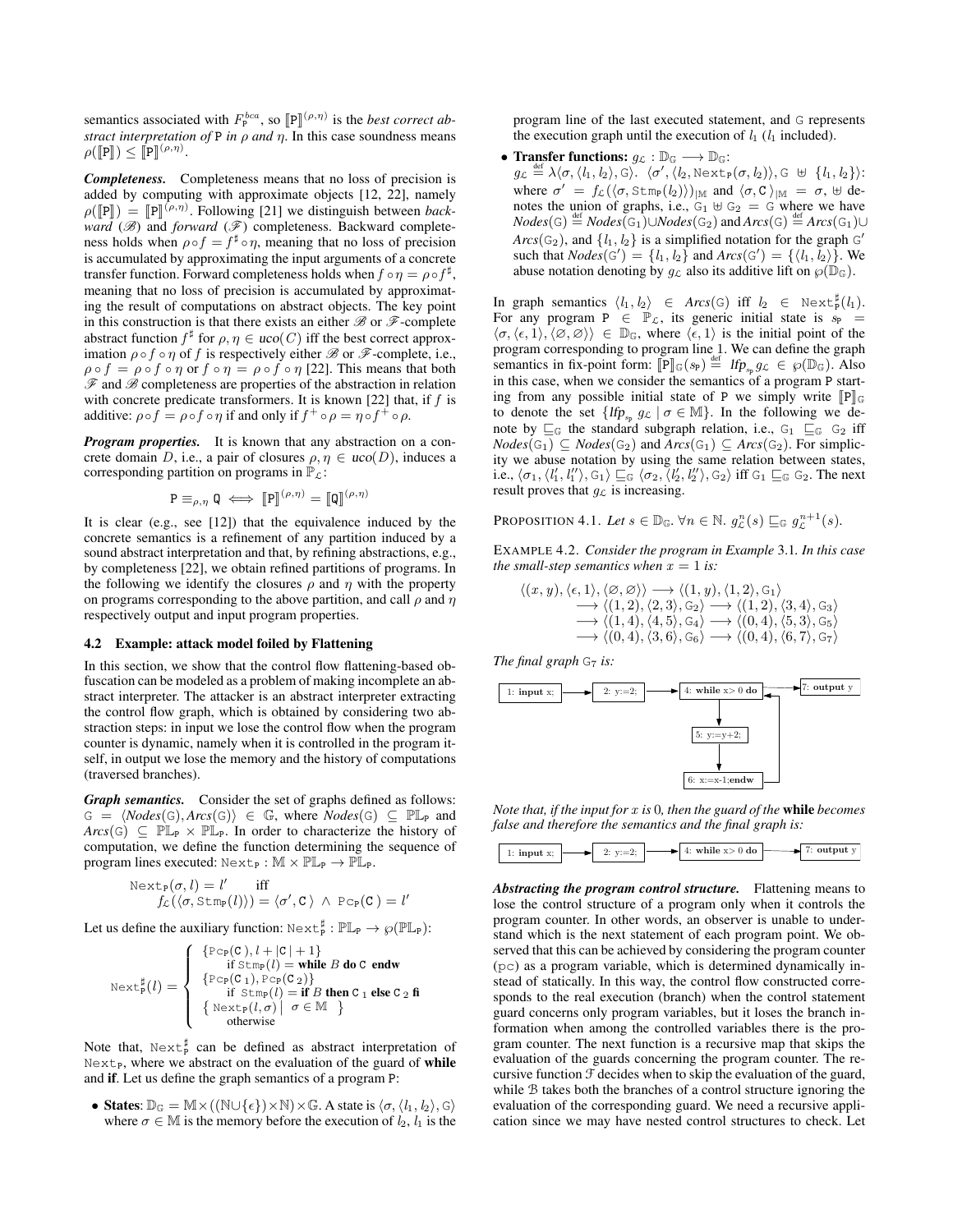$$
\langle \sigma, \langle l_1, l_2 \rangle, \mathbf{G} \rangle \in \mathbb{D}_{\mathbb{G}}:\n\mathcal{F}(\langle \sigma, \langle l_1, l_2 \rangle, \mathbf{G} \rangle) \stackrel{\text{def}}{=} \n\begin{cases}\n\mathcal{F} \circ \mathcal{B}(\langle \sigma, \langle l_1, l_2 \rangle, \mathbf{G} \rangle) & \text{if } \text{Stmp}(l_2) \in \{\text{if } B, \text{while } B \} \land \\
\mathcal{F} \circ \mathcal{B}(\langle \sigma, \langle l_1, l_2 \rangle, \mathbf{G} \rangle) & \text{otherwise} \\
\langle \sigma, \langle l_1, l_2 \rangle, \mathbf{G} \rangle & \text{otherwise}\n\end{cases}
$$
\n
$$
\mathcal{B}(\langle \sigma, \langle l_1, l_2 \rangle, \mathbf{G} \rangle) = \left\{ \langle \sigma, \langle l_2, l \rangle, \mathbf{G} \oplus \{l_1, l_2\} \rangle \middle| l \in \text{Next}_{\mathbf{P}}^{\sharp}(l_2) \right\}
$$

Let us denote by  $\mathcal F$  also its fix-point closure.

PROPOSITION 4.3.  $\mathcal{F} \in uco(\varphi(\mathbb{D}_{\mathbb{G}}))$ .

EXAMPLE 4.4. *Consider the flattened program of Example* 3.1*. A recursive definition of* F *is needed because we have to apply* B *to a* case *statement on* pc*, nested in a* while *also controlling* pc*:*

$$
\mathcal{F} \circ \mathcal{B}(\langle (1, 2), \langle 2, 3 \rangle, \mathbb{G}_2 \rangle) \n= \mathcal{F}(\{ \langle (1, 2), \langle 3, 4 \rangle, \mathbb{G}_3' \rangle, \langle (1, 2), \langle 3, 14 \rangle, \mathbb{G}_3'' \rangle \}) \n= \{ \mathcal{F} \circ \mathcal{B}(\langle (1, 2), \langle 3, 4 \rangle, \mathbb{G}_3' \rangle), \langle (1, 2), \langle 3, 14 \rangle, \mathbb{G}_3'' \rangle \} \n= \left\{ \begin{array}{l} \mathcal{F}(\{ \langle (1, 2), \langle 4, i \rangle, \mathbb{G}_i \rangle \mid i \in \{5, 7, 10, 12\} \end{array} \right\} \right), \n= \left\{ \begin{array}{l} \mathcal{F}(\{ \langle (1, 2), \langle 3, 14 \rangle, \mathbb{G}_3'' \rangle \} \\ \langle (1, 2), \langle 4, i \rangle, \mathbb{G}_i \rangle \mid i \in \{5, 7, 10, 12\} \end{array} \right\} , \right\}
$$

*Note that,*  $\mathcal{F}(\langle (1, 2), \langle 4, 7 \rangle, \mathsf{G}_7 \rangle) = \langle (1, 2), \langle 4, 7 \rangle, \mathsf{G}_7 \rangle$  *because the statement at program line* 7 *is an* if*, whose guard does not concern the program counter. The resulting control flow-graph is:*



*Note that the circled part will select a branch depending on the value of x, namely it will correspond to the real computation.* 

*Abstracting the memory.* We define the output abstraction losing the memory and the branch computational history. Let  $S \subseteq \mathbb{D}_{\mathbb{G}}$ .

$$
\mathcal{C}(S) \stackrel{\text{def}}{=} \left\{ \langle M, \langle l_1, l_2 \rangle, \biguplus_i \mathcal{G}_i \rangle \mid \forall \sigma \in M. \exists i. \langle \sigma, \langle l_1, l_2 \rangle, \mathcal{G}_i \rangle \in S \right\}
$$

This function abstracts the memory and the program structure component-wise, keeping no relational information among them. Note that, this function is trivially an abstraction on  $\mathbb{D}_{\mathbb{G}}$ .

PROPOSITION 4.5.  $C \in uco(\wp(\mathbb{D}_{\mathbb{G}}))$ .

*Flattening as incompleteness.* At this point the abstract semantics losing the control structure on the program counter can be specified as an abstract interpretation:  $[\![P]\!]_F = lfp (g_{\mathcal{L}}^{\mathcal{F}})_{\vert_G}$  where  $g_{\mathcal{L}}^{\mathcal{F}} \stackrel{\text{def}}{=} \mathcal{C} \circ g_{\mathcal{L}} \circ \mathcal{F}$ . The next result justifies the construction of the distorted interpreter interpflat in Section 3: *Flattening the control structure of a program corresponds precisely to dynamically interpreting the program counter, which is equivalent to making incomplete the abstract interpreter that collects the CFG and does not evaluate guards concerning the program counter.*

THEOREM 4.6.  $\mathcal{C}(\llbracket P \rrbracket_{\mathbb{G}}) =_{\mathbb{G}} \llbracket P \rrbracket_{\mathcal{F}}$  *iff* P *has no dynamic* pc.

# 5. Incompleteness driven obfuscation

Let  $\rho, \eta \in uco(\varphi(\mathbb{D}))$  be properties of program execution states, and let  $\mathfrak{O} : \mathbb{P} \longrightarrow \mathbb{P}$  be a program transformation such that

(1):  $\mathbb{P}$   $\mathbb{P}$  =  $\mathbb{D}(\mathbb{P})$ . Assume that  $(\rho, \eta)$  is  $\mathscr{B}$ -complete for  $\mathbb{P}$ , i.e.,

 $(2):\rho([\mathbb{P}]) = [\mathbb{P}](\rho,\eta) \stackrel{\text{def}}{=} \{ \text{ If } p_{(\sigma,\mathbb{P})}\rho \circ f_{\mathcal{L}} \circ \eta \mid \sigma \in \mathbb{M} \}$ . Then  $\mathfrak O$  obfuscates P for the property  $(\rho, \eta)$  if (3):  $\llbracket P \rrbracket^{(\rho,\eta)} \sqsubset \llbracket \mathfrak{O}(P) \rrbracket^{(\rho,\eta)}.$ 

THEOREM 5.1 ([18]). *For any*  $\llbracket \cdot \rrbracket : \mathbb{P} \longrightarrow \wp(\mathbb{D}), \rho, \eta \in \text{uco}(\wp(\mathbb{D})),$ *transformation*  $\mathfrak{D} : \mathbb{P} \longrightarrow \mathbb{P}$ , and  $\mathbb{P}$  *program* P *we have:* 

$$
\llbracket P \rrbracket^{(\rho,\eta)} \sqsubset \llbracket \mathfrak{O}(P) \rrbracket^{(\rho,\eta)} \text{ iff } \rho(\llbracket \mathfrak{O}(P) \rrbracket) \sqsubset \llbracket \mathfrak{O}(P) \rrbracket^{(\rho,\eta)}.
$$

The intuition here is simple: obfuscating a program means making an observer (the attacker) unable to observe some aspects of the computation, thereby lessening its ability to distinguish programs by observing what and how they compute. The observable property  $(\rho, \eta)$  here is fixed and cannot be distorted, therefore we can only act by distorting the program's syntax so that a loss of precision is induced in the abstract interpretation of the distorted program. We now prove that such a distorted program can be systematically obtained by specializing a distorted interpreter, in such a way that the residual program makes an abstract interpretation incomplete.

#### 5.1 Universal distortion: obfuscator generation

THEOREM 5.2. *Suppose* int *is any correct self-interpreter for language*  $\mathcal{L}$ *. Then*  $\llbracket \mathbf{\dot{P}} \rrbracket = \llbracket \mathfrak{O}(P) \rrbracket$  *holds for*  $\mathfrak{O}(P) \stackrel{\text{def}}{=} \llbracket \text{spec} \rrbracket (\text{int}, P)$ *.* 

An obfuscator can therefore be generated by the following steps:

- Consider a  $\mathscr{B}$ -complete property  $(\rho, \eta)$  on the semantics of program P, where  $\rho/\eta$  are the observable output/input properties;
- Isolate a set of programs, here called *incomplete structures*

$$
\Pi = \left\{ \mathbf{P} \in \mathbb{P}_{\mathcal{L}} \middle| \rho([\![\mathbf{P}]\!]) \neq [\![\mathbf{P}]\!]^{(\rho,\eta)} \right\}
$$

• Design a correct self-interpreter  $\widetilde{\text{Int}}$  such that  $\mathfrak{O}(\overline{P}) \in \Pi$  for some  $\mathcal{L}$ -programs P.

Now (1) holds by Theorem 5.2, and (2) since  $(\rho, \eta)$  is  $\mathscr{B}$ -complete. (3) will hold if  $\widetilde{\text{Int}}$  can be devised such that  $\mathfrak{O}(P) \in \Pi$  for some L-programs P. In practice this can be straightforwardly achieved by modifying a "vanilla" self-interpreter int. We have already seen one special case of universal distortion, namely Example 3.1. For this flattening example,  $Int$  uses a dynamic variable  $pc$ , representing a program counter. Since pc is dynamic it appears in the specialized programs  $\mathcal{D}(P)$ ; so the incomplete structures in  $\Pi$ are one-loop programs with control statements incorporating pc.

The following example (more directly following the recipe above) does a workaround in int so that its specialised code avoids the operator  $*$  on which sign analysis is  $\mathscr{B}% _{k}(G)$ -complete.

EXAMPLE 5.3. *Consider the simple case of sign analysis specified by the abstraction*  $\rho_s \in \text{uco}(\wp(\mathbb{Z}))$ :  $\rho_s = {\emptyset, 0, 0+, 0-, \mathbb{Z}}$ *where* 0+ *and* 0− *represent respectively the set of all non negative and non positive integers. A distorted interpreter can be obtained by replacing in the interpreter for the language of call-by-value recursion equation systems the evaluation of integer multiplication by calling a function to multiply by repeated addition.*

 $eval(e, env) = \cose e \text{ of }$  $e1 * e2$ :  $m(eval(e1, env), eval(e2, env))$ . . . end  $m(a, b) =$  if  $b < 0$  then  $mm(-a, -b, 0)$  else  $mm(a, b, 0)$  fi  $mm(a, b, z) =$  if  $b = 0$  then z else  $mm(a, b - 1, z + a)$  fi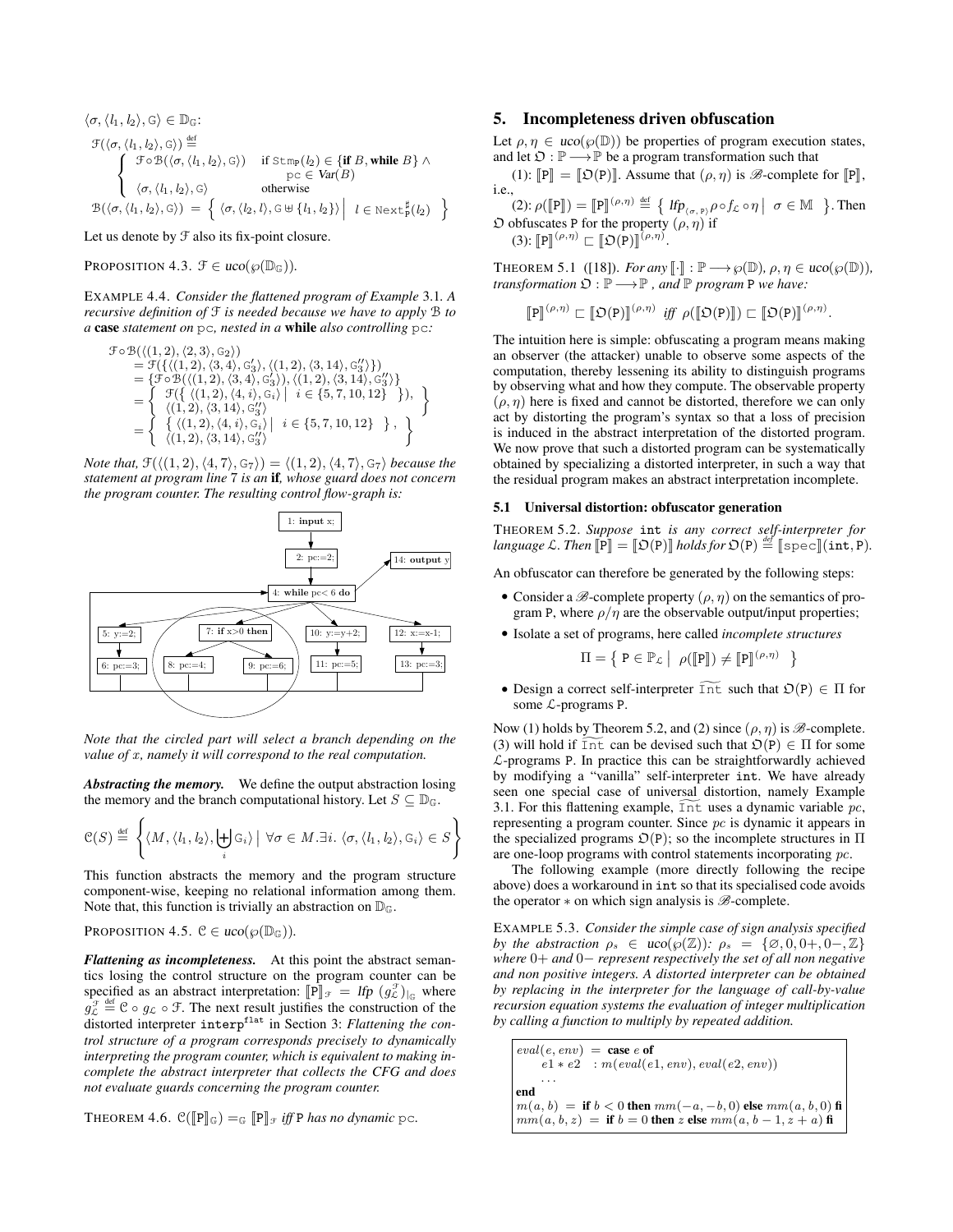*Specialization of this distorted interpreter will yield only specialized programs written in the following simple functional program* $ming$  language  $\mathcal{L}^+$  with  $\mathbf{n} \in \mathbb{Z}$ .

```
Program ::= Equation,...,Equation
Equation ::= FuncName(Varlist) = Exp
Varlist ::= Var,...,Var
Exp ::= n | Var | if Exp then Exp else Exp
    | FuncName(Arglist)
        | Exp+Exp | Exp-Exp | Exp<Exp | Exp=Exp
Arglist ::= Exp,...,Exp
```
*This grammar generates only programs without* ∗*. These are* incomplete *with respect to the abstract interpretation*  $\llbracket \cdot \rrbracket^{(\rho_s, \rho_s)}$  *obtained by abstracting with the rule of signs the language of call-bytained by abstracting with the rule of signs the language of call-byvalue recursion equation systems. The interpreter operates on an environment defined as a function* env *mapping variables into* Z*. The corresponding abstract environment maps variables into*  $ρ<sub>s</sub>$ *.* 

*If given as static input program*  $P : 2mult(x, y) = y * x + x * y$ *and as dynamic input* x *and* y*, the Unmix specializer will return (modulo some syntactic sugar) the following obfuscated program:*

 $2mult(x, y) = m(y, x) + m(x, y)$  $m(a, b) =$  if  $b < 0$  then  $mm(-a, -b, 0)$  else  $mm(a, b, 0)$  fi  $mm(a, b, z) =$  if  $b = 0$  then z else  $mm(a, b - 1, z + a)$  fi

*In this case,*  $[\mathbb{P}]^{(\rho_s, \rho_s)}(x, y) \neq \mathbb{Z}$  *iff*  $x = 0$  *or*  $y = 0$ *, making the*<br>abstract interpreter of the transformed programs unable to extract *abstract interpreter of the transformed programs unable to extract the sign of the result of the computation.*

# 5.2 Local distortion

In this section we explore weaker conditions for the existence of a distorted interpreter. The idea is to act locally, to restricted portions of the source program, making them obscure with respect to a fixed abstraction, yet inducing obscurity in the resulting program. This is indeed a common practice in code obfuscation, where obfuscation is restricted to specific code portions, e.g., those holding secrets relevant for the whole program structure. Let us consider a program P, and consider a set of its variables,  $\{x_i\}_{i\in[1,n]}$ . If  $P_{[x]}$  denotes the presence of a variable x in P, its  $\beta$ -reduction obtained by substituting x with a value  $d \in \mathbb{V}$  in P is denoted  $P_{[d]}$ . For each i, let  $P_i$  be the program fragment of P that computes the value of  $x_i$ during the execution of the program P. Hence we use the notation  $P_{[P_1...P_n]}$  for representing these elements in P and we denote by  $P_{[x_1...x_n]}$  ( $P_{[x_i]}$  for short) the program P where all the program fragments  $P_i$  are substituted by **skip**. This can be achieved for instance by a slicing algorithm [31, 35] that extracts  $P_i$  out of P by slicing P with respect to some of its (local) variables  $x_i$ . If we consider a family  $\{Q_i\}_{i\in[1,n]}$  to substitute to the several  $P_i$  we denote the resulting program as  $P_{[Q_1...Q_n]}$  ( $P_{[Q_i]}$  for short).

The effect of replacing code in programs can only be understood by the notion of dependency [1]. We model the effect of substituting program fragments with *equivalent* incomplete structures by *abstract non-interference* [19]. Abstract non-interference (ANI) is a natural weakening of non-interference (and therefore of dependency) by abstract interpretation, providing a model where interfering objects are properties of code instead of actual computed values. We want to characterize the *dependency* between the computation of the values of the different variables  $x_i$  and the observable semantics of the program P. For this reason we define the following notion of *stability*, which specifies that a program P is stable w.r.t. the variables  $x_i$ , when any change of its abstract (computed) values does not change the observable semantics of the program. First of all, consider as observable semantics what the attacker can see, namely the abstract semantics computed by abstract interpretation  $[\mathbb{P}]^{(\rho,\rho)}$ , with  $\mathbb{D} = \mathbb{M} = Var \longrightarrow V$  and where we abuse<br>potation by denoting c the natural lift extension to states of a value notation by denoting  $\rho$  the natural lift extension to states of a value

abstraction  $\rho \in uco(\mathbb{V})$ . Consider a variable x in  $P_{[x]}$ . Its values are approximated in  $\rho$  when evaluated in  $\llbracket \cdot \rrbracket^{(\rho,\rho)}$ .

DEFINITION 5.4. *The program*  $P_{[x]} \in \mathbb{P}$  *is*  $\rho$ *-stable w.r.t. the variable* x *if for any*  $d, z, y \in \mathbb{V}$ :

$$
\rho(z) \neq \rho(y) \Rightarrow \llbracket P_{[\rho(z)]} \rrbracket^{(\rho,\rho)}(d) = \llbracket P_{[\rho(y)]} \rrbracket^{(\rho,\rho)}(d)
$$

Instability is given by negation:

 $\exists z, y, d \in \mathbb{V}. \rho(z) \neq \rho(y) \land [\![\mathbf{P}_{[\rho(z)]\!]}^{(\rho,\rho)}(d) \neq [\![\mathbf{P}_{[\rho(y)]\!]}^{(\rho,\rho)}(d)]$ 

namely, there exist values for  $x$  that causes a variation in the output observation. The notion of stability corresponds to a slight weakening of a form of abstract non-interference, considering  $d$  as public, z and y as secret, but observing the whole output (and not only the public part). In particular, since we have a condition on an abstraction of the secret data, this corresponds to the so called *declassified non-interference via blocking* [20], supposing that the desired property is stability requires that no variations of the secret property  $\rho$  have to flow in the output observation. In our case the desired property is its negation, namely instability. In this case we aim that a variation of the secret property  $\rho$  induces a variation in the observable output. The notion of *flow-irredundancy* introduced in ANI [19] provides a stronger property than instability, avoiding existential quantification, which is problematic here.

DEFINITION 5.5. *A property* ρ *is said to be flow-irredundant wrt. a function*  $f$  *if*  $\forall z, y \in \mathbb{V}$ :

$$
\rho(z) \neq \rho(y). \exists d \in \mathbb{V}. f(\rho(z), d) \neq f(\rho(y), d).
$$

Considering as  $f$  the abstract interpretation of P, we can observe that flow-irredundancy is strictly stronger than instability due to the initial universal quantifiers.

## 5.3 Modeling flow-irredundancy

Let us provide a set of rules for approximating the flow-irredundancy property of a program.

DEFINITION 5.6. *Let*  $x, y$  *be variables and* P *a program*:

•  $y \xrightarrow{\rho}_{P[y]} x$  (simply denoted  $y \xrightarrow{\rho}_{P}[x]$  iff

$$
\forall v_1, v_2 \in \rho \ . \ \exists \sigma \in \mathbb{D} \ . \ \llbracket \mathbf{P}_{[v_1]} \rrbracket^{(\rho, \rho)} \sigma \neq_x \ \llbracket \mathbf{P}_{[v_2]} \rrbracket^{(\rho, \rho)} \sigma
$$

*where*  $\neq_x$  *means that the result is compared only on x*; •  $y \stackrel{\rho}{\leadsto} e_{[y]}$  (simply denoted  $y \stackrel{\rho}{\leadsto} e$ ), for an expression  $e$ , iff

$$
\forall v_1, v_2 \in \rho \ . \ \exists \sigma \in \mathbb{D} \ . \ \llbracket e_{[v_1]} \rrbracket^{(\rho, \rho)} \sigma \neq \llbracket e_{[v_2]} \rrbracket^{(\rho, \rho)} \sigma;
$$

•  $y \stackrel{\rho}{\leadsto} P_{[y]}$  *(denoted*  $y \stackrel{\rho}{\leadsto} P$ *) iff*  $\exists x \in \text{Var}(P)$  *such that*  $y \stackrel{\rho}{\leadsto} p x$ *.* 

The set of all the variables modified by a program fragment is:

$$
\text{MOD}(P) \stackrel{\text{def}}{=} \left\{ x \in \text{Var}(P) \middle| \exists \sigma \in \mathbb{D}. \left[ \mathbb{P} \right] \sigma \neq_x \sigma \right\}
$$

the set  $\text{MOD}(P)^{(\rho,\rho)}$  is analogously defined, but instead of standard semantics we use an abstract one. Let us define the following rules:

| $y \nightharpoonup_{\mathbb{P}} x$<br>$\forall x \in Var(P)$<br>$y \stackrel{\rho}{\leadsto} P$                                                                  | $y \stackrel{\rho}{\leadsto} e$<br>$y \stackrel{p}{\rightarrow} x := e x$    |  |  |  |
|------------------------------------------------------------------------------------------------------------------------------------------------------------------|------------------------------------------------------------------------------|--|--|--|
| $y \stackrel{\rho}{\leadsto} C_1$ , $\exists x \in \text{MOD}^{(\rho,\rho)}(C_1)$ . $y \stackrel{\rho}{\rightarrow}_{c_1} x$ , $x \stackrel{\rho}{\leadsto} C_2$ |                                                                              |  |  |  |
| $y \stackrel{\mu}{\leadsto} C_1$ ; C <sub>2</sub>                                                                                                                |                                                                              |  |  |  |
| $y \stackrel{\rho}{\rightarrow}_{c_1} x, x \notin \text{MOD}^{(\rho,\rho)}(\mathsf{C}_2)$                                                                        | $y \stackrel{\rho}{\rightarrow}_{c_2} x$                                     |  |  |  |
| $y \xrightarrow{\rho} c_1, c_2 x$                                                                                                                                | $y \stackrel{\rho}{\rightarrow} c_1, c_2 x$                                  |  |  |  |
| $u \stackrel{\rho}{\leadsto} C$                                                                                                                                  | $y \stackrel{\rho}{\leadsto} B, x \in \text{MOD}^{(\rho,\rho)}(\mathcal{C})$ |  |  |  |
| $y \nightharpoonup$ while B do C endw                                                                                                                            | $y \stackrel{P}{\longrightarrow}$ while $B$ do C endw $x$                    |  |  |  |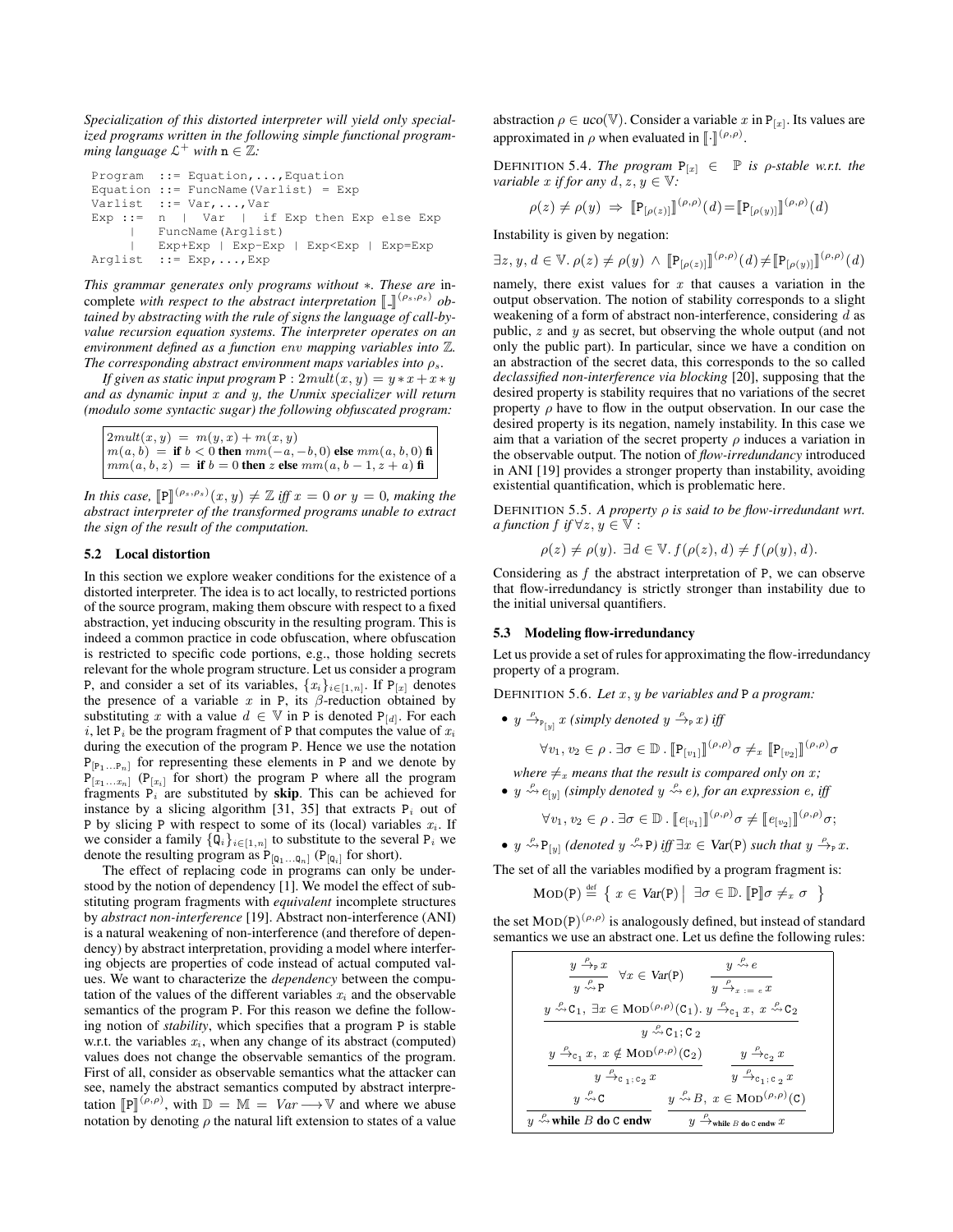THEOREM 5.7. *The system of rules above is sound wrt. Definition* 5.6*. Moreover*  $x \stackrel{\rho}{\leadsto} P$  *iff*  $\rho$  *is flow-irredundant wrt.*  $[P]^{(\rho,\rho)}$ <br>and therefore this implies  $P_1$ , is not o-stable wrt, the variable x and therefore this implies  $P_{[x]}$  is not  $\rho$ -stable wrt. the variable x.

Consider the program  $P_{[P_i]}$ , where  $P_i$  are the program fragments to obfuscate, each of them computing values stored in variables  $x_i \in Var(P)$ . Suppose it is unstable, namely there exists  $\rho(z_i) \neq \rho(y_i)$  that imply different observations. Hence, we consider a family of program fragments  $Q_i$  (distortions of  $P_i$ ) such that: (i)  $[\mathbb{P}_i] = [\mathbb{Q}_i]$  (required by obfuscation); (ii)  $\rho([\mathbb{P}_i]) = [\mathbb{P}_i]^{(\rho,\rho)}$ <br>(we suppose the original program was complete for this reason we (we suppose the original program was complete, for this reason we need obfuscation); (iii)  $\rho([\mathbb{Q}_i]]) \neq [\![\mathbb{Q}_i]\!]^{(\rho,\bar{\rho})}$  guaranteeing that the distorted program makes the observer lose precision. Hence, there distorted program makes the observer lose precision. Hence, there exists two values of  $\rho$ , i.e.,  $\left[\mathbb{P}_i\right]^{(\rho,\rho)}$  and  $\left[\mathbb{Q}_i\right]^{(\rho,\rho)}$  that induce in-<br>stability i.e., suppose 0, are built in such a way that the abstract stability, i.e., suppose  $Q_i$  are built in such a way that the abstract semantics of  $\mathbb{Q}_i$  correspond to the values inducing instability.

PROPOSITION 5.8. Let  $\rho \in \text{uco}(\mathbb{V})$  and  $P_{[P_i]}$  be a complete pro*gram for*  $(\rho, \rho)$ *, i.e.,*  $\rho([\mathbb{P}]) = [\mathbb{P}](\rho, \rho)$  and  $\rho$ -unstable. Consider  $P_i$  *and*  $Q_i$  *defined as above, satisfying the conditions*  $(i)$ *,*  $(ii)$ *, and* (*iii*). Then the distorted program  $P_{[Q_i]}$  is incomplete for  $(\rho, \rho)$ .

The next theorem gives a sufficient condition for systematically deriving obfuscated code by specializing interpreters. The idea is that, for an unstable program P, the specialized code has to leave as residual the code for which the attacker is incomplete. This ensures that specialized code keeps incompleteness, becoming therefore obfuscated. Instability ensures that the resulting specialized interpreter includes incomplete structures as residual in the transformed program, making the resulting program obscure.

THEOREM 5.9. Let  $P \in \mathbb{P}$  be an unstable program for given ab*stractions. Then there exists an interpreter* Int *such that*  $\mathfrak{O}(P)$  =  $\lceil \text{spec} \rceil(\text{Int}, P)$  *is an obfuscation in the sense of Theorem* 5.1*.* 

The next section shows how the distorted interpreter could be designed for the case of opaque predicate insertion [9, 14, 15] and data-type refinement obfuscation [17]. In both cases the obfuscated code can be generated systematically by modifying an interpreter making incomplete structures residual in specialized code.

## 5.4 Opaque predicates

Opacity is an obfuscation technique based on the idea of confusing the control structure of a program by inserting predicates that are always true (or false) independently of the memory [9]. This means that the attacker deceived by opacity is exactly the one observing only the control structure of programs. In order to show that opacity is making incomplete an abstract interpreter, we characterize the construction of the control-flow graph (the attack) as an abstract interpretation and prove that a program contains opaque predicates if and only if this abstract interpretation is incomplete. The input abstraction ignores the evaluation of *any* control statement guard, considering always both the branches of computation; and the output abstraction ignores the memory (unnecessary when looking at the control structure of programs) and merges the collected histories of computations obtained. Note that, the first abstraction is indeed similar to the function  $\mathcal F$  defined for flattening in Section 4.2, with the only difference that the branch information is *always* lost, and for this reason also this abstraction is specified in terms of B defined in Section 4.2, while the output abstraction is a further abstraction of the function C defined in Section 4.2.

*Abstracting control predicates.* The abstract interpretation here loses the evaluation of guarded commands such as if and while. The next function is a recursive map that *skips* the evaluation of the guards. The recursive function  $B<sup>f</sup>$  decides when to skip the evaluation of the guard, while B (defined in Section 4.2) considers

all the possible program lines that are reachable from the executed one, independently from the memory. Nested control structures require a recursive definition of abstraction:

$$
\mathcal{B}^{f}(\langle \sigma, \langle l_1, l_2 \rangle, \mathbb{G} \rangle) = \n\begin{cases}\n\mathcal{B}^{f} \circ \mathcal{B}(\langle \sigma, \langle l_1, l_2 \rangle, \mathbb{G} \rangle) & \text{if } \text{Stm}_{\mathbb{P}}(l_2) \in \{\text{if, while}\} \\
\langle \sigma, \langle l_1, l_2 \rangle, \mathbb{G} \rangle & \text{otherwise}\n\end{cases}
$$

We abuse notation by denoting  $\mathcal{B}^f$  also its additive lift and by using the notation:  $\mathcal{B}^f(\langle \sigma, \langle l_1, l_2 \rangle, \overline{\varsigma} \rangle) = \text{Ifp}_{\langle \sigma, \langle l_1, l_2 \rangle, \overline{\varsigma} \rangle} \mathcal{B}^f.$ 

PROPOSITION 5.10.  $\mathcal{B}^f \in \text{uco}(\wp(\mathbb{D}))$ .

*Constructing CFG.* We build the control-flow graph of an imperative program as the fix-point abstraction of the concrete semantics:  $[\![P]\!]_{\text{CFG}} = \text{Ifp } (g_{\mathcal{L}}^{\text{CFG}})|_{\mathbb{G}} \text{ where } g_{\mathcal{L}}^{\text{CFG}} \stackrel{\text{def}}{=} \mathbb{C} \circ g_{\mathcal{L}} \circ \mathcal{B}^f.$ 

*Opacity by incompleteness.* Opaque predicates [7] are predicates whose values are known a priori, i.e. statically, and are independent from the state in which the predicate is evaluated.

DEFINITION 5.11 (S-opaque predicate). *A predicate* B *is* S*-opaque*  $if \forall \sigma \in \mathbb{M}$ .  $\llbracket B \rrbracket \sigma = \text{true} \text{ or } \forall \sigma \in \mathbb{M}$ .  $\llbracket B \rrbracket \sigma = \text{false}$ .

In contrast with static opaque predicates, dynamic opaque predicates are predicates whose truth values depend on a dynamic property of the environment in which the predicate is evaluated. Therefore opacity depends on the property that the environment in which the predicates are evaluated will yield an always true or always false value (e.g, see opaque predicates from pointer-aliasing [7, 9]).

DEFINITION 5.12 (D-opaque predicate).

Let  $st \in \{ \text{if } B \text{ then } C_1 \text{ else } C_2 \text{, while } B \text{ do } C \}, P = P'; st,$  $S' = \llbracket \mathbf{P}' \rrbracket S$ ,  $S \subseteq \mathbb{D}$  and  $S' = \langle M, \langle l_1, l_2 \rangle, \mathbb{G} \rangle$  with  $M \subseteq \mathbb{M}$ . B is<br>The consquere that  $S$  if  $\forall l_2 \in S'$   $\mathbb{F}_{p_1}$  is  $\mathbb{F}_{p_2}$  and denoted  $\mathbb{D}^S$  and guay.  $\mathcal{D}\text{-}opaque \ w.r.t. \ S \ if \ \forall s \in S'. \ [B] \ s = \text{true (denoted } \mathcal{D}_T^S\text{-}opaque)$  $or \forall s \in S'. \llbracket B \rrbracket s = \text{false}$  *(denoted*  $\mathcal{D}_F^S$ -opaque).<br>A predicate  $B$  is  $\mathcal{D}$  opaque iff  $\forall S \subseteq \mathbb{D}$ ,  $B$  is either

*A predicate* B *is* D*-opaque iff* ∀S ⊆ D. B *is either* D S <sup>T</sup> *-opaque or*  $\mathcal{D}_F^S$ -opaque.

For instance the predicate  $x^2 \ge 0$  is always true and it is a Sopaque predicate. Instead, in  $n := |n| + 2$ ; if  $n > 1$  then C ..., the predicate  $n > 1$  is not S-opaque, but it is  $D$ -opaque. With program

$$
n := |n| + 2
$$
; while  $n > 1$  do  $n := n - 1$ ;

the predicate is no more D-opaque, since there exists an iteration of the while, making the predicate false. Indeed, in presence of loops, only guards of a non terminating while can be S/D-opaque.

EXAMPLE 5.13. *Consider*  $\Pi = \mathbf{if} \ B \mathbf{ then } \ C_1 \mathbf{ else } \ C_2 \mathbf{ fi } \ (l_{\Pi} \ the$ *initial program line of*  $\Pi$ *,*  $l_1$  *the program line of*  $C_1$ *,*  $l_2$  *the program line of* C 2*, and l<sub>e</sub> the exit point*). G *is s.t.* Nodes(G) =  $\{l_{\Pi}, l_1, l_2, l_e\}$ *(for simplicity we omit the edges). Consider*  $C \circ g_{\mathcal{L}} \circ \mathcal{B}^f(\Pi)$ *: if* B is not opaque  $C \circ g_{\mathcal{L}}(\Pi)$  generates  $G'$  such that  $Nodes(G') =$ {lΠ, l1, l2}*, while if* B *is (statically) opaque (for instance always true)* we obtain a graph  $G''$  such that  $Nodes(G'') = \{l_{\Pi}, l_1\}$ . Note *that in both cases we have incompleteness*  $(G \neq G'$  *and*  $G \neq G'$ *)*, but while the difference between G and G' is only  $l_e$ , that will be *added by* g<sup>L</sup> *in the fix-point computation, the difference between* G and  $G''$  is in the presence of  $l_2$  that the fix-point computation *of* g<sup>L</sup> *cannot add, being* B *always true. Suppose* B *is* D*-opaque w.r.t. some set of memories*  $M_B \subseteq M$ *, then for any*  $P_1$  *such that there exists*  $M \subseteq \mathbb{M}$  *s.t.*  $[\mathbb{P}_1](M) \nsubseteq M_B$ *, we have that when computing* P1; Π*,* B *is no more opaque, and therefore we lose the incompleteness property on*  $P_1$ ;  $\Pi$ *, at least for*  $\Pi$ *.* 

LEMMA 5.14. *Let*  $S = \langle M, \langle l_1, l_2 \rangle, \emptyset \rangle \subseteq \mathbb{D}$  *with*  $M \subseteq \mathbb{M}$ .

*I.*  $\forall n \in \mathbb{N}$ .  $(\mathcal{C} \circ g_{\mathcal{L}})^n(S) \sqsubseteq_{\mathbb{G}} (g_{\mathcal{L}}^{CFG})^n(S)$ 

2.  $\forall n \in \mathbb{N}$ .  $\mathcal{C} \circ g_{\mathcal{L}}^n(S) \sqsubseteq_{\mathbb{G}} (g_{\mathcal{L}}^{CFG})^n(S)$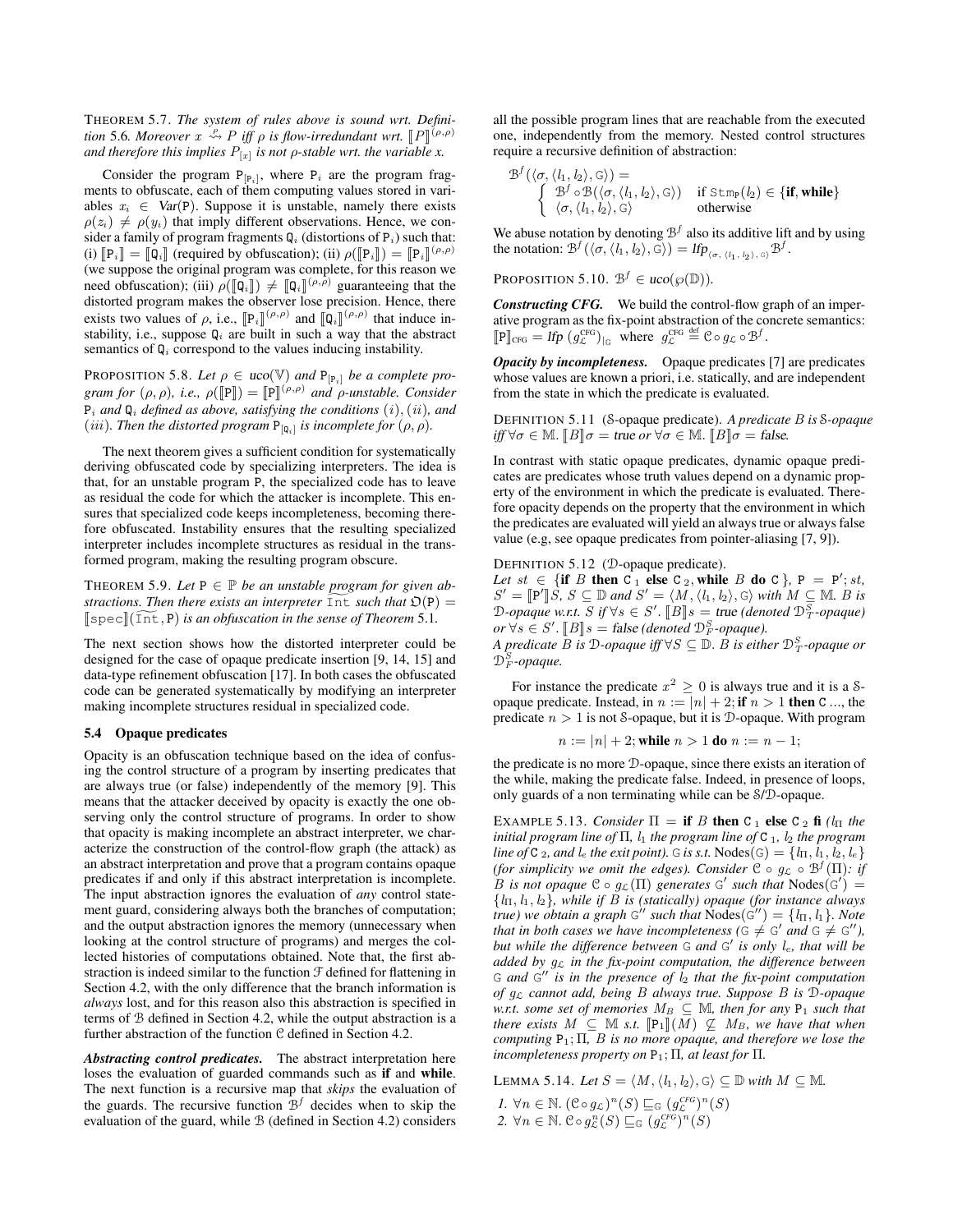The next theorem characterizes static and dynamic opacity in terms of completeness of abstract interpretation.

THEOREM 5.15. Let  $P \in \mathbb{P}$ .

*1.*  $[\mathbb{P}]\]_{\mathbb{C}}^{\mathbb{C}} =_{\mathbb{C}} [\mathbb{P}]\]_{\mathbb{C}^{FG}}$  *iff* P *doesn't contain* S-opaque predicates;<br>2.  $\mathcal{C}(\mathbb{D}^{\mathbb{D}}) =_{\mathbb{C}} [\mathbb{D}^{\mathbb{D}}]$  *iff* D doesn't contain  $\mathbb{D}$  opaque predicates; 2.  $\mathcal{C}(\llbracket P \rrbracket_G) =_G \llbracket P \rrbracket_{\text{CFG}}$  *iff* P *doesn't contain* D-opaque predicates.

Because in general  $\mathcal{C}(\llbracket P \rrbracket_{\mathbb{G}}) \sqsubseteq_{\mathbb{G}} \llbracket P \rrbracket_{\mathbb{G}}^{\mathbb{G}}$ , as expected, the absence  $\mathcal{S}_{\text{conject}}$  Moreover the latter of S-opacity implies the absence of D-opacity. Moreover the latter can only be ensured by enforcing completeness relatively to a concrete enough semantics that dynamically executes the programs, such as  $\llbracket P \rrbracket_{\mathbb{G}}$ , while in the static case completeness is related with a more abstract semantics that loses the memory associated with each state, making all predicates equivalently evaluated to an unknown (including either true or false) value.

COROLLARY 5.16. If  $\mathfrak{O} : \mathbb{P} \to \mathbb{P}$  *is a program transformation adding only* S*-opaque predicates to a program* P *(not containing opaque predicates), then*  $\mathcal{C}([\mathcal{D}(P)]_{\mathbb{G}}) = [\mathcal{D}(P)]_{\mathbb{G}}^{\mathbb{C}}$ .

These results tell us that, while for S-opacity we can easily design a distorted interpreter that simply selects and inserts, in the interpretation loop, predicates from a database of S-opaque predicates, this is not in general possible for D-opacity. The intuition beyond this negative result is that D-opacity depends on the semantics of the program containing the predicate, i.e., it is the semantics (viz., the computed environment) of the previous statements that makes the predicate D-opaque. While instead S-opacity is a property independent on the surrounding code.

## 5.5 Data-type obfuscation

Let us consider the obfuscation techniques based on the encoding of data [17]. In this case obfuscation is achieved by datarefinement, namely by exploiting the complexity of more complex data-structures or values in such a way that actual computations can be viewed as abstractions of the refined (obfuscated) ones. The idea consists in choosing a pair of statements  $c^{\alpha}$  and  $c^{\gamma}$  such that  $c^{\gamma}$ ;  $c^{\alpha} \equiv$  **skip**. This means that both  $c^{\alpha}$  and  $c^{\gamma}$  are statements of the form:  $c^{\alpha} \equiv x := G(x)$  and  $c^{\gamma} \equiv x := F(x)$ , for some function F and G. A program transformation  $\mathfrak{O}(P) \stackrel{\text{def}}{=} c^{\gamma}; \tau_x(P); c^{\alpha}$  is data-type obfuscation for data-type x if  $\mathcal{D}(P) \equiv P$ , where  $\tau_x$  adjusts the data-type computation for  $x$  on the refined type (see [17]). It is known that data-type obfuscation can be modeled as adjoint functions (Galois connections), where  $c^{\gamma}$  represents the program concretizing, viz. refining, the datum x and  $c^{\alpha}$  represents the program abstracting the refined datum  $x$  back to the original data-type. As proved in [18], this is precisely modeled as a pair of adjoint functions:  $\alpha : \mathbb{V} \longrightarrow \mathbb{V}^{\Re}$  and  $\gamma : \mathbb{V}^{\Re} \longrightarrow \mathbb{V}$  relating the standard datatype  $\mathbb {V}$  for  $x$  with its refined version  $\mathbb {V}^{\mathfrak{R}}$ .

**EXAMPLE 5.17.** *Consider*  $P = x := x + 2$ ;  $c^{\alpha} \equiv x := x/2$  *and*  $c^{\gamma} \equiv x := 2x$ *, then we have*  $\tau_x(P) = x := 2(x/2 + 2)$ *, namely*  $x := x + 4$ *, therefore:*  $\mathfrak{O}(P) \equiv x := 2x; x := x + 4; x := x/2$ . *Consider, for instance a more complex program:*

 $P = x := 1$ ;  $s := 0$ ; while  $x < 15$  do  $s := s + x$ ;  $x := x + 1$ ; endw

*Then we have*

 $\tau_x(\mathsf{P}) = \begin{bmatrix} x := 2; s := 0; \\ \text{while } x < 30 \text{ d.} \end{bmatrix}$ while  $x < 30$  do  $s := s + x/2; x := x + 2;$  endw

 $\alpha$ ,  $\gamma$ ,  $\mathbb{V}$ *, and*  $\mathbb{V}^{\Re}$  are here the most obvious ones.

THEOREM 5.18. Let  $\rho \in \text{uco}(\mathbb{V})$ . If  $x \stackrel{\rho}{\leadsto} P_{[x]}$  then for any *pair of adjoint functions*  $(\alpha, \gamma)$  *such that*  $\gamma \alpha \subseteq \rho$  *and program refinement*  $\tau_x$  *mapping programs into incomplete structures of*  $\mathcal{L}$ *for*  $\rho$ :  $\rho([\mathbb{P}_{[\mathfrak{O}(Q)]}] \sqsubset [\mathbb{P}_{[\mathfrak{O}(Q)]}]^{(\rho,\rho)}$ .

Data-type obfuscation can be easily implemented by specializing an interpreter, straight from Theorem 5.9.

EXAMPLE 5.19. *A very simple data obfuscation can be generated as specialization of the simple self-interpreter of Example* 3.1*. In this case, it is not control, but data that are obfuscated. The technique is similar to that of Drape* et al *[16, 27], but automated by interpreter specialization. In this example the simple self-interpreter of Example* 3.1*, is modified so that all values in the store are obfuscated by the simple trick of adding* 1*. Mutual inverse functions*  $obf(x)$  and  $dob(x)$  *respectively obfuscate or invert the obfuscation. Input values are obfuscated in the initial store, and output values are de-obfuscated in the program's final store. Expression evaluation obfuscates constants. Also, it first de-obfuscates subexpression values, then applies the desired operation (here*  $+$  *or*  $-$ *), and then obfuscates the result.*

input P, d; *Program to be interpreted, and* its *data*  $pc := 2$ ; store := [in  $\mapsto$  obf(d), out  $\mapsto$  obf(0),  $x_1 \mapsto$  obf(0),...]; while  $pc < length(P)$  do instruction :=  $lookup(P, pc);$ <br>case instruction of Dispatch on syntax **skip** :  $pc := pc + 1;$  $x := e$  : store := store[ $x \mapsto eval(e, store)$ ];  $pc := pc + 1$ ;  $\ldots$  endw; output *dob*(store[out]);  $obf(x) = x + 1$ ;  $dob(x) = x - 1$  *Obfuscation/de-obfuscation*  $eval(e, store) = case e$  of constant : obf (e) *Obfuscate constants*  $variable : store(e)$  $e1 + e2$ :  $obf(dob(eval(e1, store)) + dob(eval(e2, store)))$  $e1 - e2$ :  $obf(dob(eval(e1, store)) - dob(eval(e2, store)))$ . . . end

*The program in Example* 3.1 *is automatically transformed into an equivalent program with obfuscated expressions and data:*

$$
\begin{array}{ll} 1\!\cdot\!\!\!\!\!{\rm input}\;x;\\ 1.5.\,x:=x+1;\\ 2.\,y:=2+1;\\ 3.\,{\rm while}\;x-1>0+1-1\;{\rm do}\\ &\quad 4.\,y:=((y-1)+(2+1-1))+1;\\ 5.\,x:=(x-(1+1-1))+1\;{\rm end}\\ &\quad 6.\,{\rm output}\;y-1;\\ 7.\,{\rm end}\end{array}
$$

A wide variety of data obfuscations can be performed by modifying the interpreter interp. For example, variables could be represented in pairs:  $(x, y)$  could be uniquely and decipherably be represented by  $(x + y, x - y)$ . Realizing this in practice involves changing the interp code when variables are fetched (expression x) and stored (x := e). While this would make P' run somewhat slower than P, it would be only by a constant factor and not asymptotically slower. On the other hand, familiar abstract interpretations such as live variables, constant propagation, available expressions, etc. would be substantially hindered by such a representation.

# 6. Discussion

The most related papers are [18] and [29]. In [18] the authors introduced the idea of information hiding by making an abstract interpretation incomplete. The corresponding transformations were ad hoc due to the fact that the basic code transformers (which exist under restrictive hypothesis) were not semantics preserving. In [29] the authors introduced the notion of *obfuscated interpretation*, for hiding functionality of a given program. The idea is to reduce the problem of catching the hidden functionality to the problem of knowing the way the obfuscated interpreter implements instruc